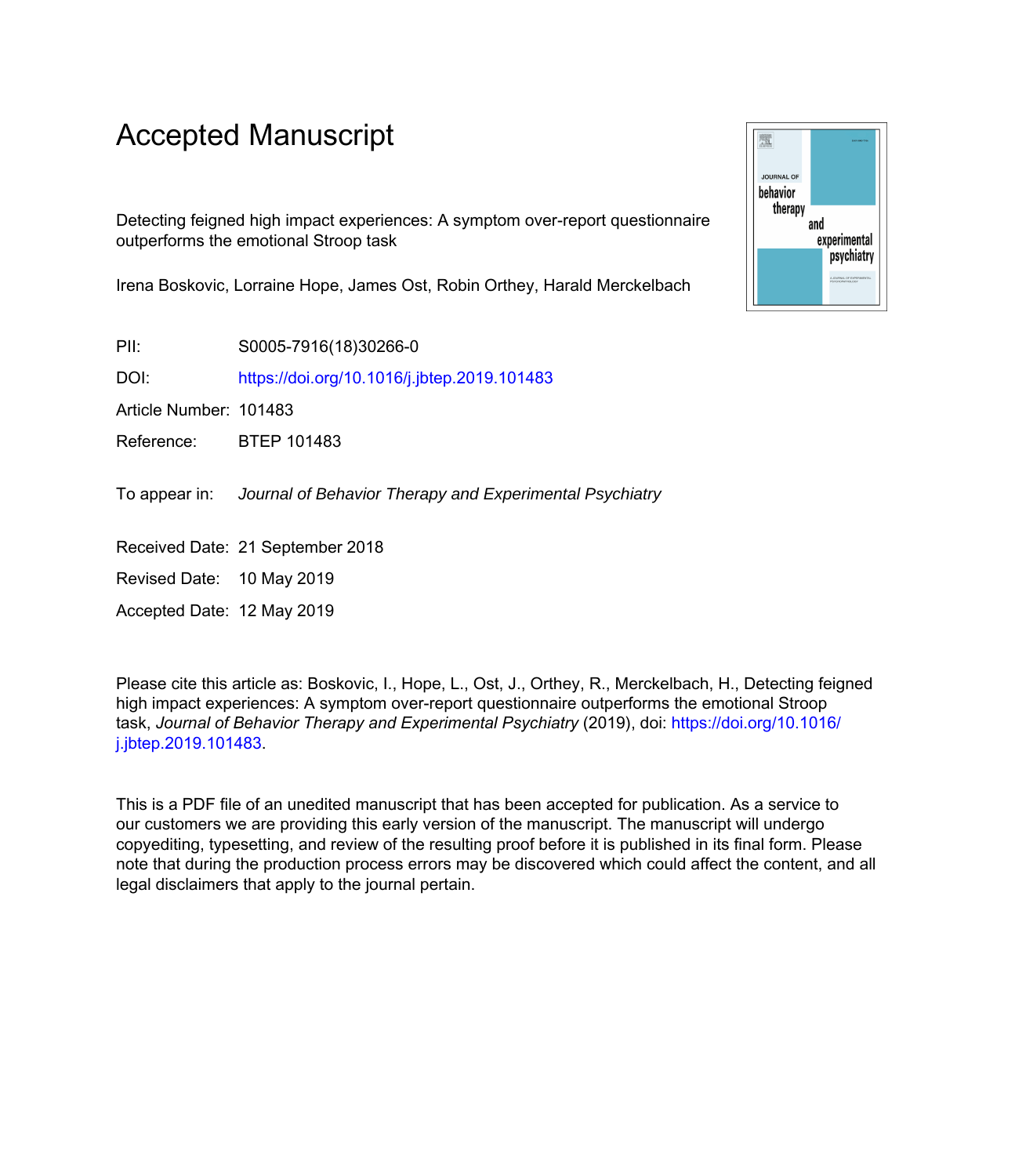Running head: FEIGNING AVERSIVE EXPERIENCES

### **Detecting feigned high impact experiences: A symptom over-report questionnaire outperforms the emotional Stroop task**

Irena Boskovic<sup>12</sup>, Lorraine Hope<sup>2</sup>, James Ost<sup>2\*</sup>, Robin Orthey<sup>12</sup> & Harald Merckelbach<sup>1</sup>

<sup>1</sup>Maastricht University, the Netherlands

²University of Portsmouth, UK

ting feigned high impact experiences: A symptom over-report questionnaire<br>
outperforms the emotional Stroop fask<br>
Boskovic<sup>12</sup>, Lorraine Hope<sup>2</sup>, James Ost<sup>2<sup>\*</sup>, Robin Orthey<sup>12</sup> & Harald Merckelbach<br>
Maastricht University</sup> \*Requests for reprints should be addressed to Irena Boskovic, Maastricht University, Forensic Psychology Section, P.O. Box 616, 6200 MD Maastricht, The Netherlands (e-mail: irena.boskovic@maastrichtuniversity.nl).

*Acknowledgement*: This work was supported by the House of Legal Psychology / Erasmus Mundus Joint Doctorate Program**.** Framework Partnership Agreement (FPA) 2013-0036. Cohort 2015 with Specific Grant Agreement (SGA) 2015-1610.

l,

<sup>\*</sup> Our dear colleague and friend, James Ost, recently passed away. He will be greatly missed.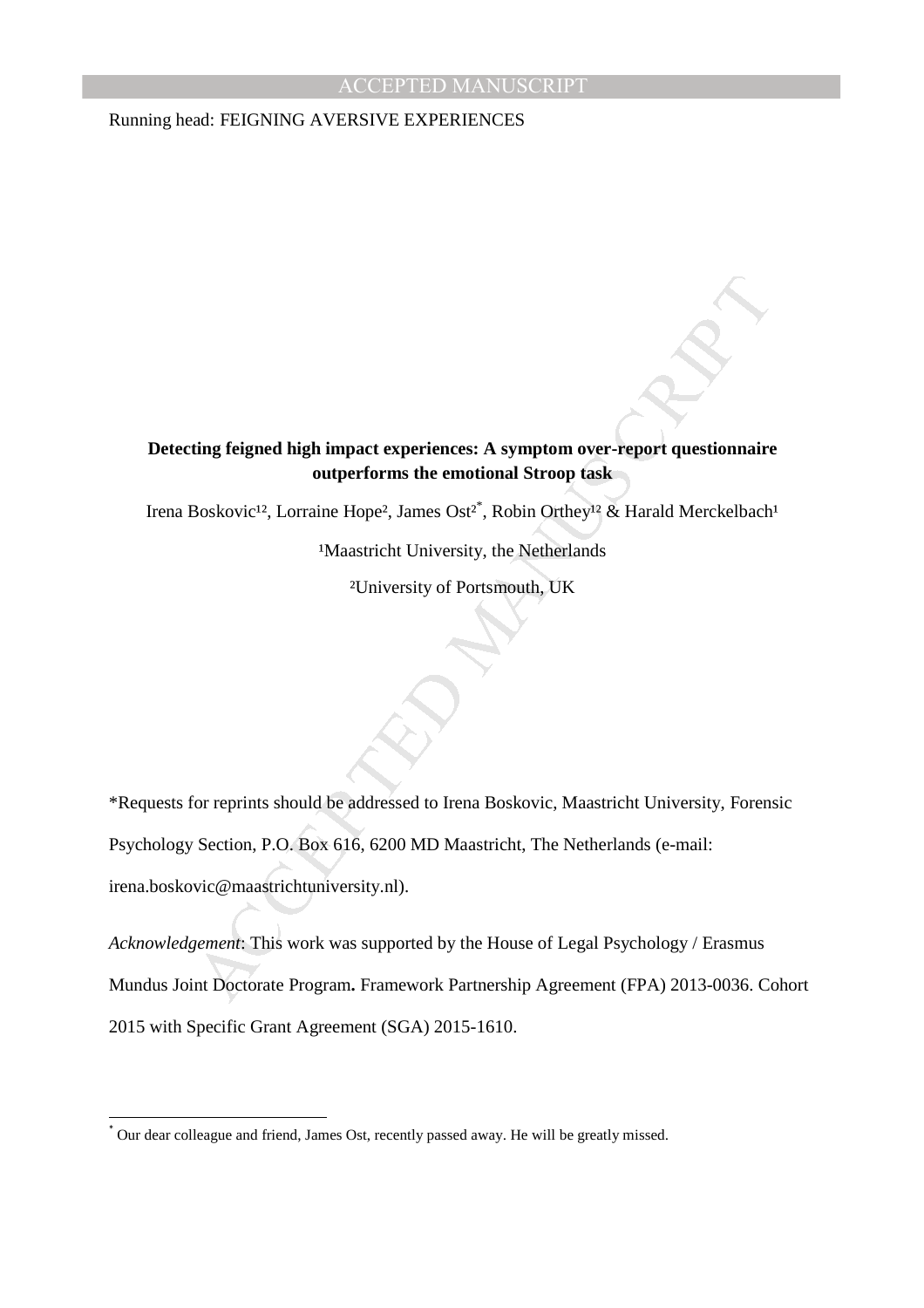|                  | Running head: FEIGNING AVERSIVE EXPERIENCES<br>ACCEPTED MANUSCRIPT<br>$\mathbf{1}$                                      |
|------------------|-------------------------------------------------------------------------------------------------------------------------|
|                  |                                                                                                                         |
| $\mathbf 1$      |                                                                                                                         |
| $\overline{2}$   |                                                                                                                         |
| 3                |                                                                                                                         |
| 4                |                                                                                                                         |
| 5                |                                                                                                                         |
| 6                |                                                                                                                         |
| $\overline{7}$   |                                                                                                                         |
| 8                |                                                                                                                         |
| $\boldsymbol{9}$ |                                                                                                                         |
| $10\,$           |                                                                                                                         |
| 11<br>12         | Detecting feigned high impact experiences: A symptom over-report questionnaire<br>outperforms the emotional Stroop task |
| 13               | LCRAN                                                                                                                   |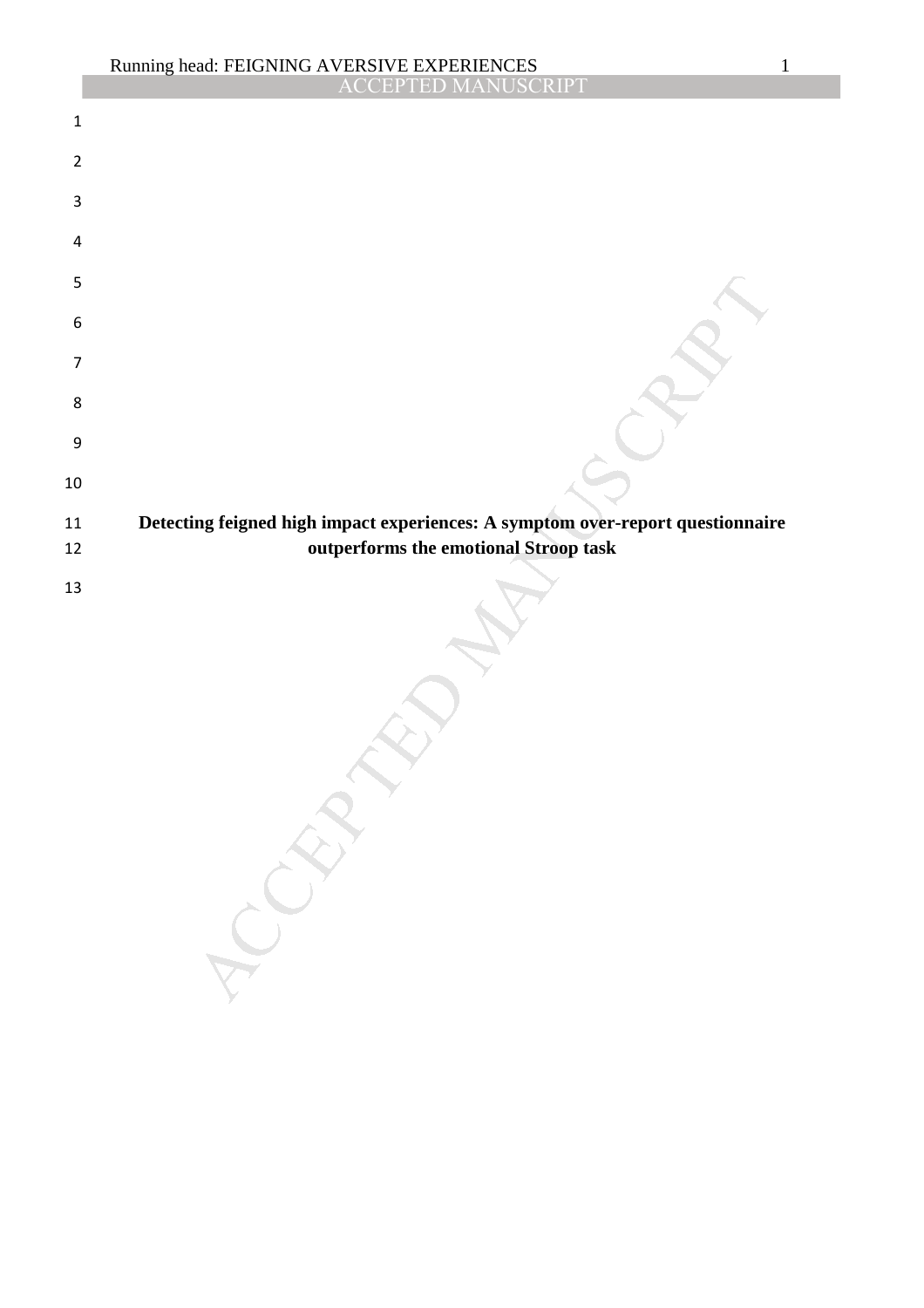## Abstract

| 15 | Background and Objectives: The Modified Stroop Task (MST) effect refers to a prolonged              |
|----|-----------------------------------------------------------------------------------------------------|
| 16 | reaction time (RT) in color-naming words related to an individual's disorder. Some authors          |
| 17 | argue that its absence in people who claim symptoms might be an indication of feigning.             |
| 18 | Method: We tested whether the MST effect is robust against feigning attempts and compared           |
| 19 | its absence as an index of feigning with over-reporting tendencies on a symptom                     |
| 20 | questionnaire (i.e., the Self-Reported Symptom Inventory (SRSI)). We included participants          |
| 21 | $(n = 22)$ who i) reported current high impact of aversive experiences (High scorers), ii)          |
| 22 | reported current low impact (Low scores) of aversive experiences ( $n=24$ ), and iii) actors ( $n=$ |
| 23 | 18) with low impact, but instructed to feign current high psychological impact of aversive life     |
| 24 | events (Simulators). We administered the MST, including impact-related, neutral, and                |
| 25 | feigning-related words, and the SRSI. Results: We found no MST effect for impact-related            |
| 26 | words in the high scorers group, or for feigning-related words in the simulators. Relative to       |
| 27 | high scorers and low scorers, simulators exhibited significantly longer RTs on all types of         |
| 28 | words and they also endorsed significantly more bogus symptoms on the SRSI. Thus, the               |
| 29 | SRSI was a more sensitive measure of feigning than the absence of an MST effect.                    |
| 30 | Limitation: Some limitations are related to our reliance on a sub-clinical student sample,          |
| 31 | whereas others reflect the unresolved issues surrounding the MST. Thus, the generalizability        |
| 32 | of our results is uncertain. Conclusion: Our findings add to the doubts on the idea that the        |
| 33 | MST can be used to differentiate between genuine and feigned complaints.                            |
| 34 | Key words: Modified Stroop task, Feigning, SRSI, Simulators.                                        |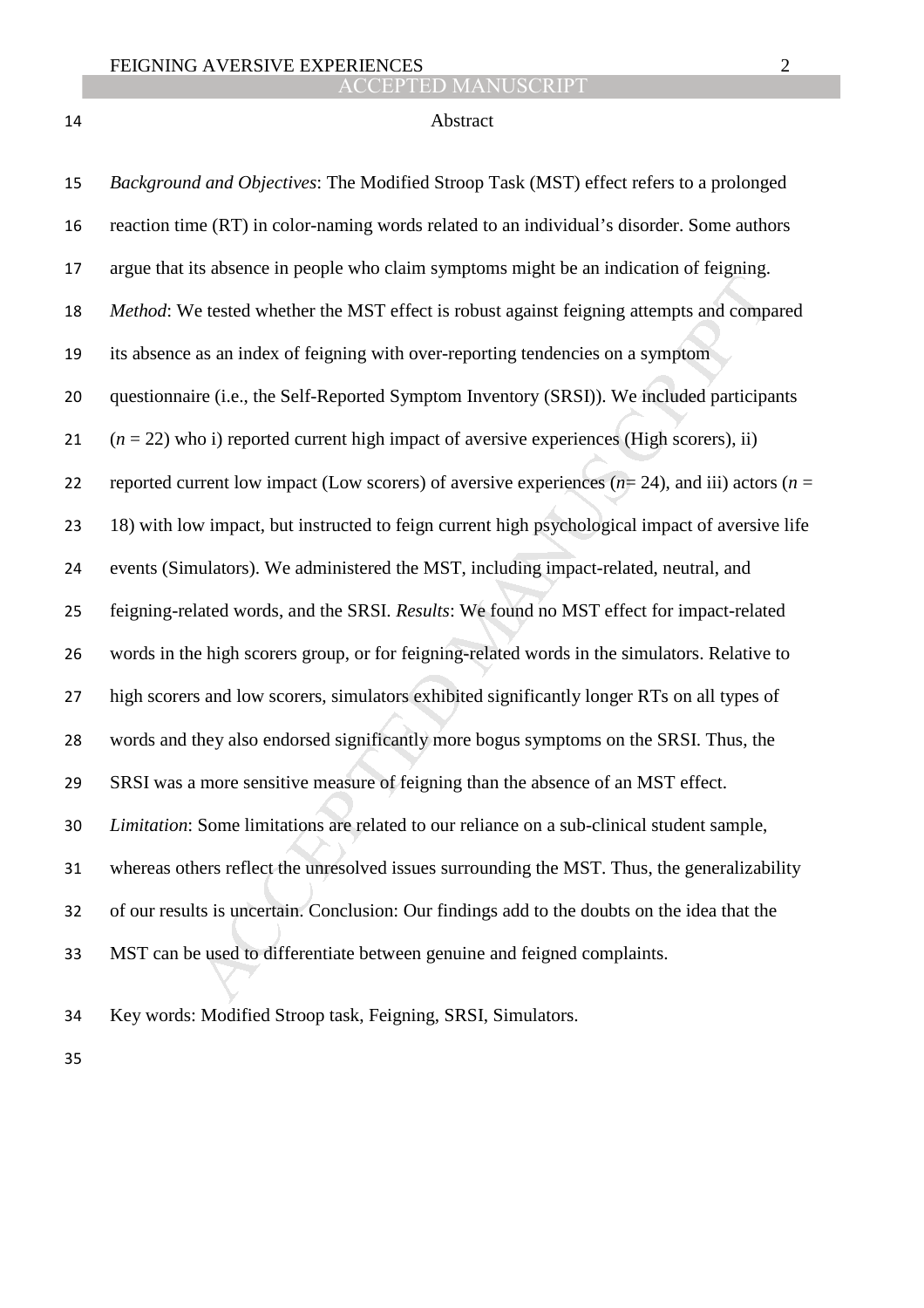| 36 | Detecting feigned high impact experiences: A symptom over-report questionnaire                   |
|----|--------------------------------------------------------------------------------------------------|
| 37 | outperforms the emotional Stroop task                                                            |
| 38 | The original Stroop task (Stroop, 1935) constitutes of color words presented in                  |
| 39 | different colors, of which the participants should name the color and disregard the content.     |
| 40 | The stimuli are divided into congruent (word "red" presented in red color) and incongruent       |
| 41 | (word "red" presented in green color) categories. In order to explore participants' attentional  |
| 42 | bias, the reaction time to the two types of stimuli is compared, and the difference is known as  |
| 43 | the Stroop Effect [SE=RT(incongruent)-RT(congruent)] (see MacLeod, 1991). The Modified           |
| 44 | Stroop task (MST), also known as the Emotional Stroop task (e.g., Williams et al., 1996),        |
| 45 | although sharing a similar name with the original task, crucially differs from it (see Algom,    |
| 46 | Chajut, Lev, 2004). To begin with, the MST lacks the (in)congruency of stimuli, and instead      |
| 47 | includes disorder-related and neutral words of which the colors have to be named as quickly      |
| 48 | as possible while ignoring the meaning of the words (e.g., Buckley, Blanchard, & Neill,          |
| 49 | 2000). The reaction times of participants to the different word categories are compared, and, if |
| 50 | a difference emerges, it is labeled as the MST effect. This delayed response is considered to be |
| 51 | a sign of attentional bias among genuine patients (Elsesser, Sartory & Tackenberg, 2004),        |
| 52 | although some authors state that, in the case of the MST, other, not attention-related           |
| 53 | mechanisms, might rather be driving this effect (Algom et al., 2004; see below).                 |
| 54 | Many authors report that people with certain psychological disorders exhibit delays in           |
| 55 | naming the color of words that specifically refer to their disorder (e.g., McNally, English, &   |
| 56 | Lipke, 1993). For example, several studies have found that PTSD patients take longer to          |
| 57 | color-name trauma-relevant than trauma-irrelevant words (Buckley, Galovski, Blanchard, &         |
| 58 | Hickling, 2003). In this vein, these authors stated that the presence of the MST effect for      |
| 59 | trauma-related words reflects genuine trauma symptoms, whereas the absence of the effect in      |
| 60 | those who claim trauma symptoms might be a sign of intentional feigning. Thus, Buckley at        |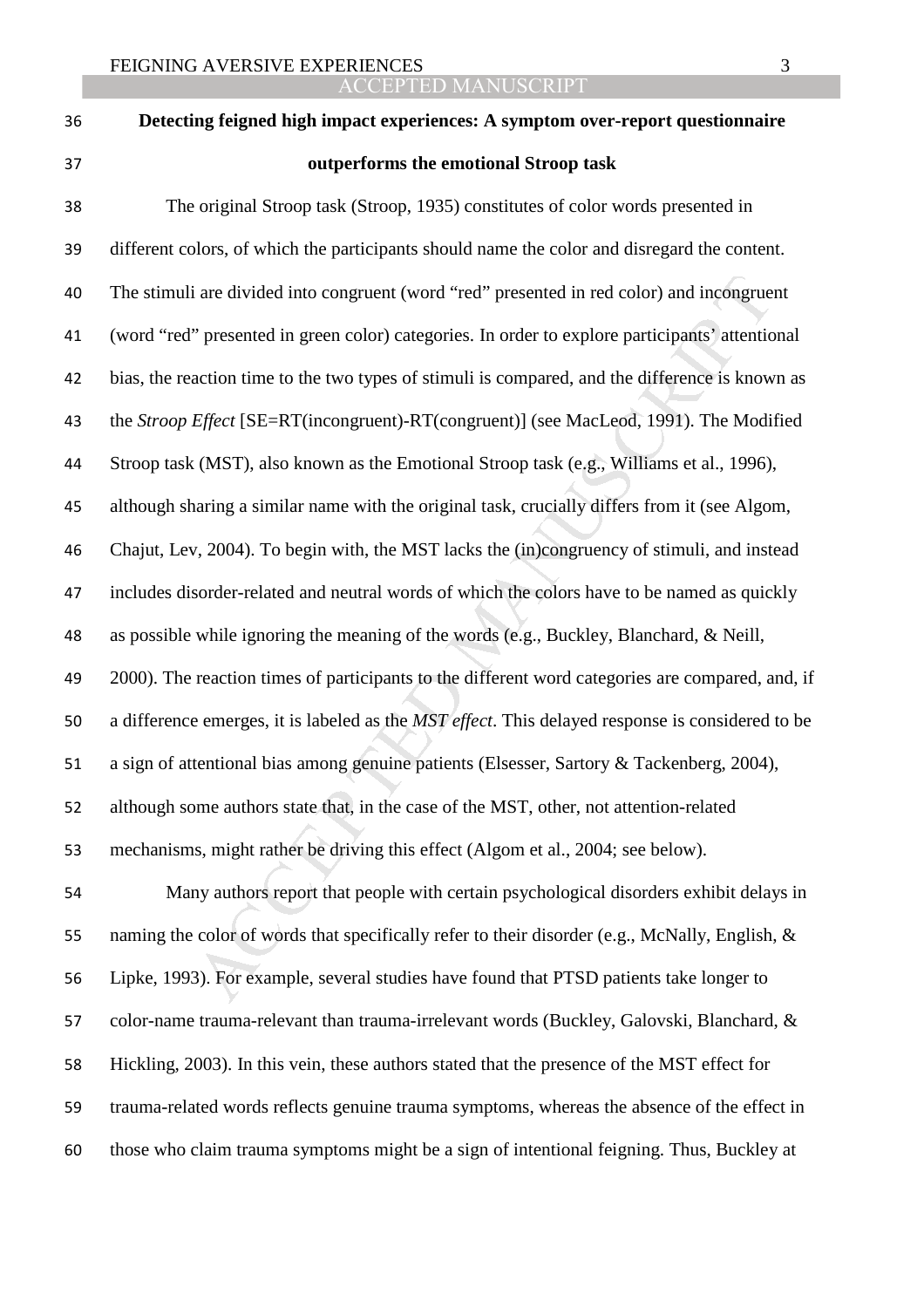ACCEPTED MANUSCRIPT

Nally, & Amir, 1995).<br>
test this hypothesis, Buckley et al. (2003) used the MST to investigate the<br>
of the MST effect to feigning. Six PTSD patients, six actors who were instruct<br>
2, and six non-anxious participants (contr el. (2003) proposed that the MST could serve as a screening tool for differentiating between feigners and people truly suffering from PTSD. This argument was supported by the assumption that the reaction-time measures are less vulnerable to manipulation than patients' self-reports (Constans et al., 2014; Beck, Freeman, Shipherd, Hamblen, & Lackner, 2001; Kaspi, McNally, & Amir, 1995). To test this hypothesis, Buckley et al. (2003) used the MST to investigate the sensitivity of the MST effect to feigning. Six PTSD patients, six actors who were instructed to feign PTSD, and six non-anxious participants (control group) took part in the study. Actors were taught about PTSD, but not about the typical response pattern of PTSD patients on the MST. All participants completed an MST that involved PTSD-related and neutral words. Overall, PTSD patients and actors had significantly slower reaction times than controls for all words presented. However, the response latencies of actors were similar for PTSD-related words and neutral words, while participants in the PTSD group exhibited the typical MST effect (i.e., slower color-naming for PTSD-related words only). These results led the researchers to conclude that absence of an MST effect might indicate feigning of PTSD: "…reaction times to Stroop tasks may be useful adjuncts to clinicians who are attempting to discern psychopathology from malingering" (Buckley et al., 2003, p. 65). They also argued that future work should focus on the "magnitude of difference" between latencies for color-naming trauma-related words and latencies for neutral words so as to determine a cutoff point that might enhance diagnostic decision making (Buckley et al., 2003). Three considerations a priori cast doubt on the idea that the absence of an MST effect is diagnostic of feigned PTSD or any other disorder. First, the idea presupposes that MST effects in psychopathological groups – e.g., people with PTSD – are robust, but evidence suggest they are not. For example, an earlier study of Buckley and colleagues (2002) found

that a PTSD group, compared with a panic disorder group and controls, did *not* show the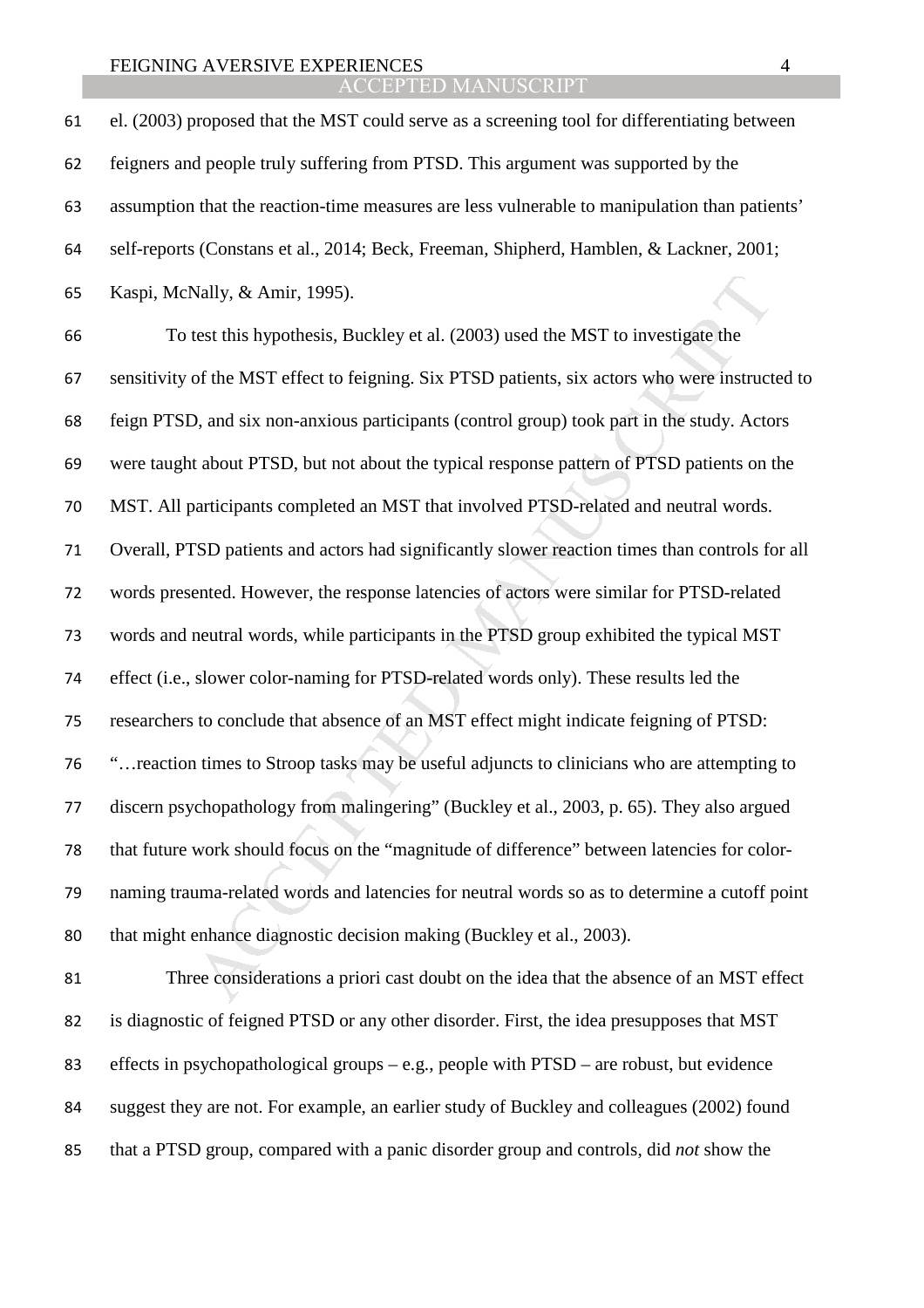ACCEPTED MANUSCRIPT

| 86  | specific MST effect but rather an overall longer reaction time on all three categories (i.e.,     |
|-----|---------------------------------------------------------------------------------------------------|
| 87  | neutral, panic-related, and PTSD-related) of words (Buckley, Blanchard, & Hickling, 2002).        |
| 88  | In other research, the MST effect in PTSD patients has been difficult to reproduce (e.g.,         |
| 89  | Shipherd & Salters-Pedneault, 2008) and a number of unpublished dissertations have reported       |
| 90  | small or no MST effects in PTSD patients (e.g., Kimble, Frueh, & Marks, 2009).                    |
| 91  | Second, and related to the first point, the extant literature is unclear about the reaction       |
| 92  | time pattern that should be characteristic for feigners: absence of a specific MST effect or      |
| 93  | general slowing of reaction times? Constans et al. (2014) examined the MST performance of         |
| 94  | war veterans with and without PTSD and with and without a tendency to over-report                 |
| 95  | symptoms (which conceptually comes close to feigning). Patients with over-reporting               |
| 96  | tendencies had overall significantly longer response times than PTSD patients without over-       |
| 97  | reporting style tendencies or controls. These results raise the question as to what an overall    |
| 98  | delayed response pattern indicates. Does it reflect the cognitive load (Vrij, Fisher, Mann, &     |
| 99  | Leal, 2008) of feigners who are pre-occupied with how to fabricate their symptoms in a            |
| 100 | convincing way? If that is the case, general (i.e, non-specific) slowing of responses rather than |
| 101 | the specific absence of an MST effect might be diagnostic of feigning. These mixed findings       |
| 102 | raise a more fundamental question: What does the Modified Stroop task actually measure? Is        |
| 103 | it the attentional bias or emotional arousal associated with certain words (MacLeod, Mathews,     |
| 104 | & Tata, 1986), or a preoccupation with a specific topic (Cannon, 2003; Mathews & MacLeod,         |
| 105 | 1985)? For example, Cannon (2003) found an MST effect for feigning-related words (e.g., lie,      |
| 106 | fake) among students who were instructed to feign mild brain trauma. This suggests that the       |
| 107 | MST effect merely reflects participants' current concerns – whether they pertain to their         |
| 108 | disorder or deception relating to that disorder. However, Thomas and Fremouw (2009) failed        |
| 109 | to find the MST effect for feigning-related words in a group with PTSD, a group without           |
| 110 | PTSD, and instructed feigners, which suggests that a specific delay of reaction times even for    |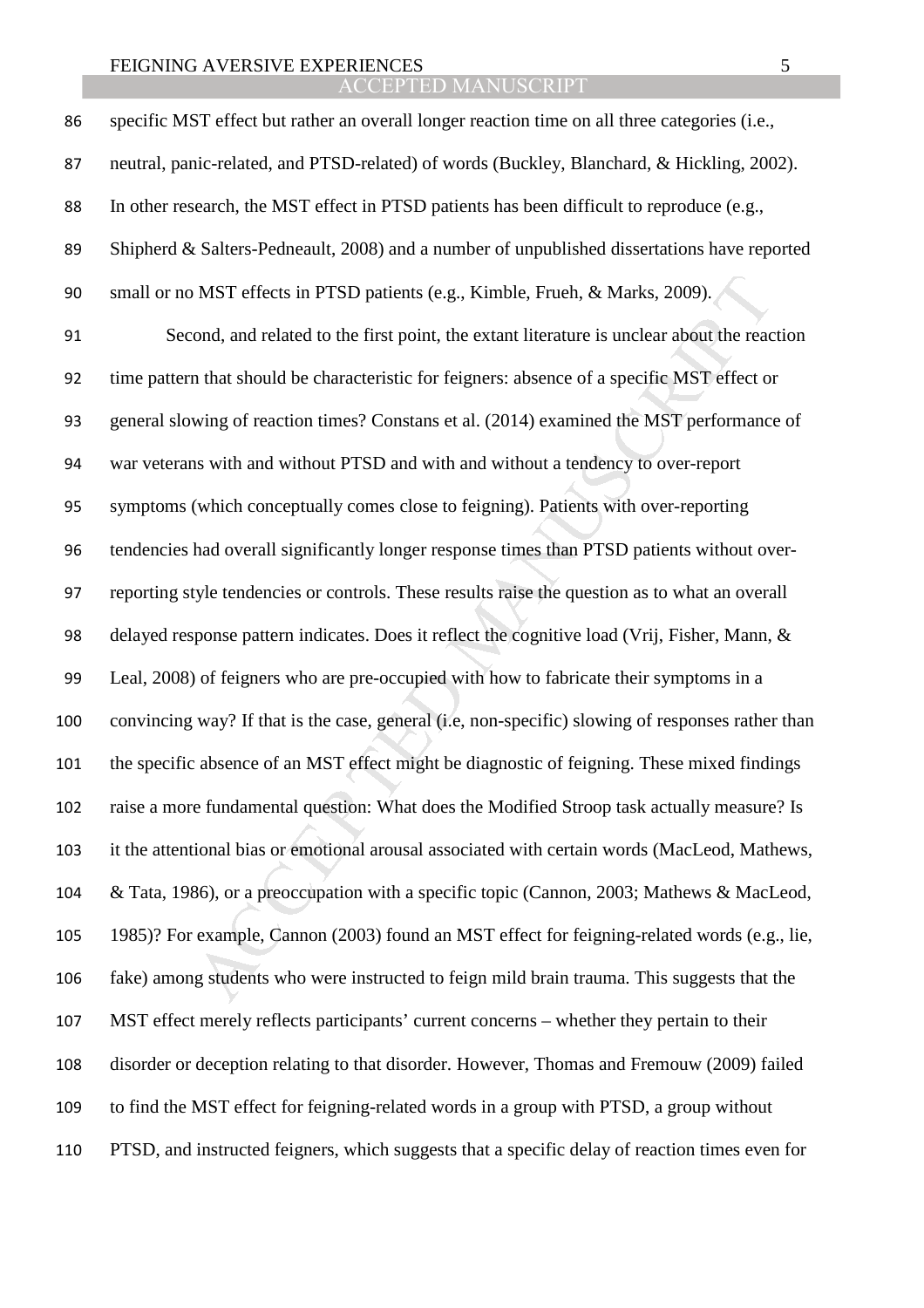ACCEPTED MANUSCRIPT

feigning words in those who are instructed to feign is unreliable. Some authors argue that the traditional SE and the MST effect rely on different mechanisms and that, while the SE actually captures the attentional bias, the MST effect is exhibited due to the threat-driven generic slowdown (Algom et al., 2004).

hird issue concerns the diagnostic power of the MST effect, and specifically th<br>ikelihood of the absence of the effect in feigners. Even if it is assumed that the<br>is robust in the sense that it occurs far more often in gen A third issue concerns the diagnostic power of the MST effect, and specifically the purported likelihood of the absence of the effect in feigners. Even if it is assumed that the MST effect is robust in the sense that it occurs far more often in genuine patients that in feigners, the question remains whether its absence allows for better identification of feigners than self-report instruments that screen for symptom over-reporting. An example of such self-report instrument is the Self-Report Symptom Inventory (SRSI; Merten, Merckelbach, Giger, & Stevens, 2016), which includes genuine and pseudosymptoms. Our previous study (Boskovic, Biermans, Merten, Jelicic, Hope, & Merckelbach, 2018) focused on feigned test-anxiety in students and showed that the MST effect is easy to fabricate and that the SRSI was more effective in detecting feigners than the absence of an MST effect.

In this study, we wanted to compare the MST with the SRSI to examine the extent to which both methods discriminate between feigned and genuine PTSD-like symptoms, using a similar design to the study by Buckley et al. (2003). However, the standing ethical committee restrained us from including students with full-blown PTSD in our sample. Instead, we were allowed to include a subclinical student sample comprising (i) individuals who reported currently experiencing a high psychological impact of previous aversive life events (High scorers); (ii) individuals who reported a low impact of previous aversive life events (Low scorers); and (iii) Actors who were instructed to feign PTSD symptoms. The three groups were administered an MST involving impact-related, feigning-related, and neutral words. Additionally, we administered the SRSI. We expected that actors would show the typical MST effect for both trauma-related and feigning-related words (Buckley et al., 2003; Cannon,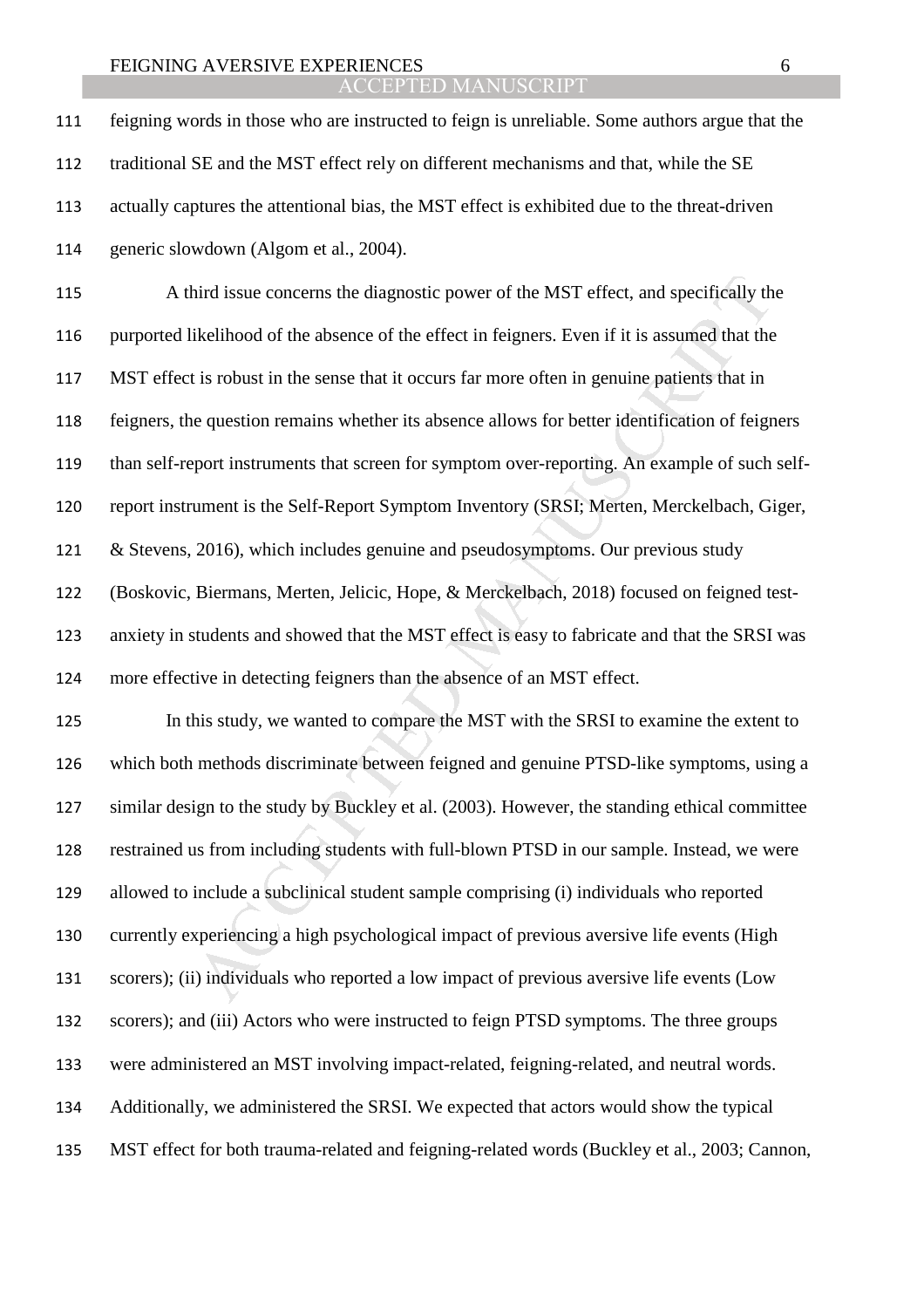## ACCEPTED MANUSCRIPT

2003). We also anticipated that Actors would endorse significantly more genuine and pseudosymptoms on the SRSI than the High or Low scorers, and that by using this measure it would be possible to detect over 70% of Actors as simulators, as in our previous study (Boskovic et al., 2018). In order to have a closer look at participants' traits that might have an influence on their responding style, we also screened participants for their fantasy proneness (rich imagery; Wilson & Barber, 1983). Fantasy proneness was shown to be related with over-endorsement of atypical items on symptoms measures (Merckelbach, 2004), thus, we wanted to investigate whether this trait plays any role in their performance. **Method** 

**Sample** 

in their responding style, we also screened participants for their fantasy pronency; Wilson & Barber, 1983). Fantasy pronencess was shown to be related with the of atypical items on symptoms measures (Merckelbach, 2004), In total, we recruited 138 participants, 92 psychology students for the two impact scores groups and 46 actors, students from Faculty of Performing Arts and working actors 148 from local city theatres. An a priori *G-power* analysis based on the effect (Cohen's  $d = 0.92$ ) found in Buckley et al. (2003) revealed an ideal sample size of 51 participants. Due to applying elimination criteria (see Procedure section; *nimpact groups* = 29 and *nactors* = 21), and attrition of participants who passed the pre-screening (*nimpact groups* = 17 and *nactors* = 7), our final sample included 64 participants (81.2% female). Participants were assigned to: 1) a High 153 scorers group  $(n = 22)$ ; 2) a Low scorers group  $(n = 24)$ , or 3) Actors (with low impact scores) (*n* = 18). Participant ages ranged from 18 to 35 years (*M* = 19.83, *SD* = 3.61 years). Participants from the High scorers and Low scorers groups received two credit points (0.5 for pre-screening and 1.5 for the experiment) for participation, while Actors received the 157 compensation  $(£10)$  only after finishing the whole study. In order for actors to be eligible to participate, they needed to practice acting, with or without official training; 22.2% of the participants identified as professional actors, 33.3%

identified as amateur actors (i.e., had received acting training but work in other professions),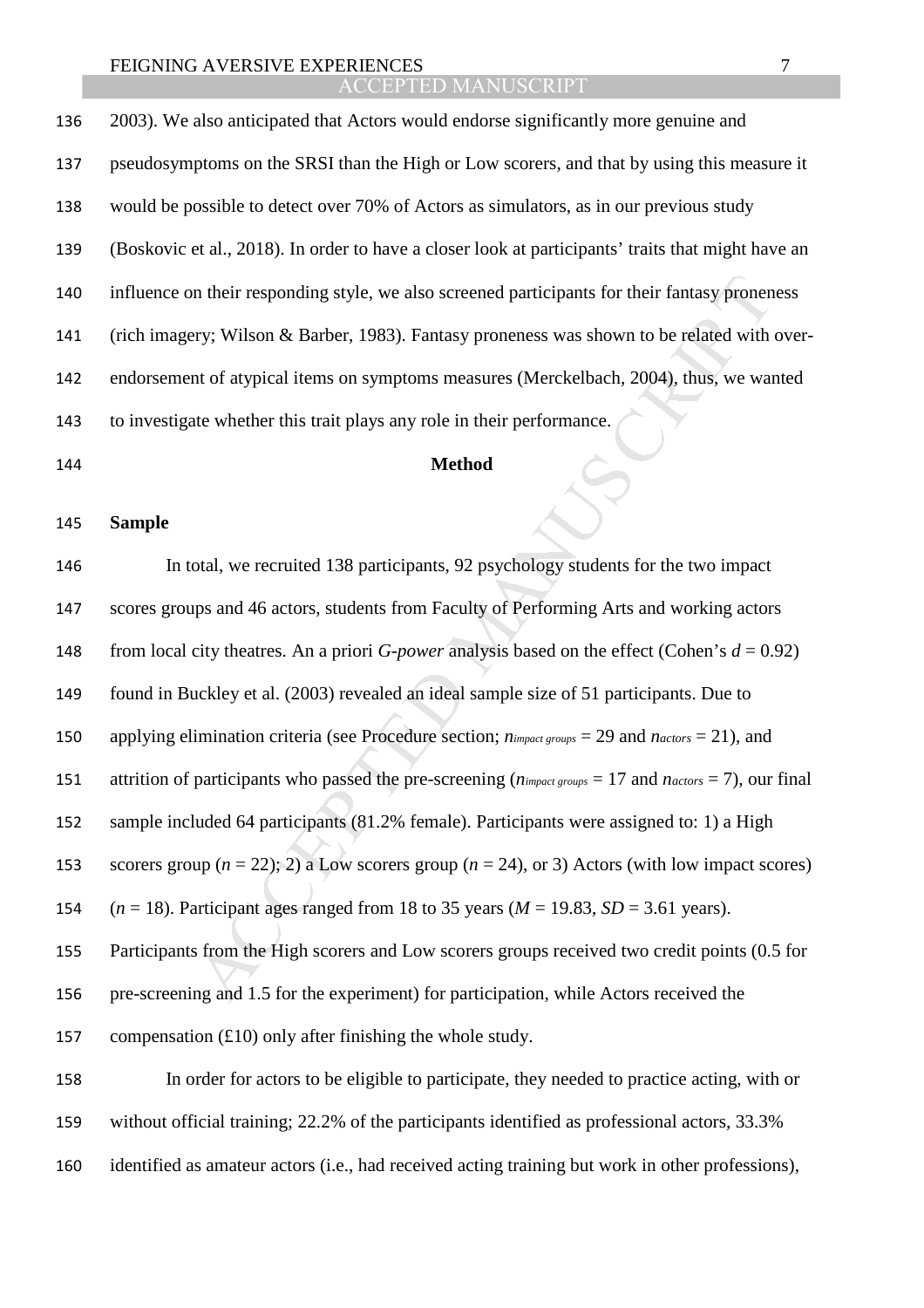average, Actors had been practising acting for two years (range = 1-108 months).

**Measures** 

**Aversive Events Lists**. By combining items from the Inventory of College Students' Recent Life Experience (Kohn, Lafreniere, & Gurevich, 1990), the Negative Event (hassle) Scale for Middle Aged Adults (Maybery, 2013), and the shorter form of the List of Recent Experiences (Henderson et al., 1981), we created a list of 18 aversive events (e.g., end of intimate relationship, death of family member/close friend; see Supplemental table 1). The events were selected to fit prevalent experiences among university students (Kohn et al., 1990). Participants also had the opportunity to add other aversive events if not already listed. Participants were asked to choose/add the most aversive event from the list that had happened to them in the previous six months.

Experience (Kohn, Lafreniere, & Gurevich, 1990), the Negative Event (has<br>
diddle Aged Adults (Maybery, 2013), and the shorter form of the List of Recer<br>
s (Henderson et al., 1981), we created a list of 18 aversive events ( **Impact of Event Scale – Revised** (IES-R; Weiss, 2004; *Cronbach's alpha* current study = .93). This 22-item scale assesses reactions to aversive events. Participants were asked to report about their feelings towards a selected event in the previous seven days. The IES-R includes three subscales: Intrusion, Avoidance, and Hyperarousal. Typical item is "Any reminder brought back feelings about it". The responses are given using 5-point Likert scale 178 (anchors:  $0 = Not$  at all;  $4 = Extremely$ ), and mean scores are calculated for each subscale. **PTSD Checklist for DSM 5 (**PCL-5; Weathers et al., 2013; *Cronbach's alpha* current 180 study = .92). The PCL-5 includes 20 symptom items and participants are asked whether they experienced any of these symptoms in the previous month. The PCL-5 correlates highly with the IES-R (Creamer, Bell, & Failla, 2003). Responses are given on 5-point Likert scale

183 (anchors:  $0 =$  Never;  $4 =$  Extremely). Typical item is "Feeling very upset when something

reminded you of the stressful experience". We excluded participants who scored 3 ("often")

or higher on any of the 20 items. In total, we excluded four people.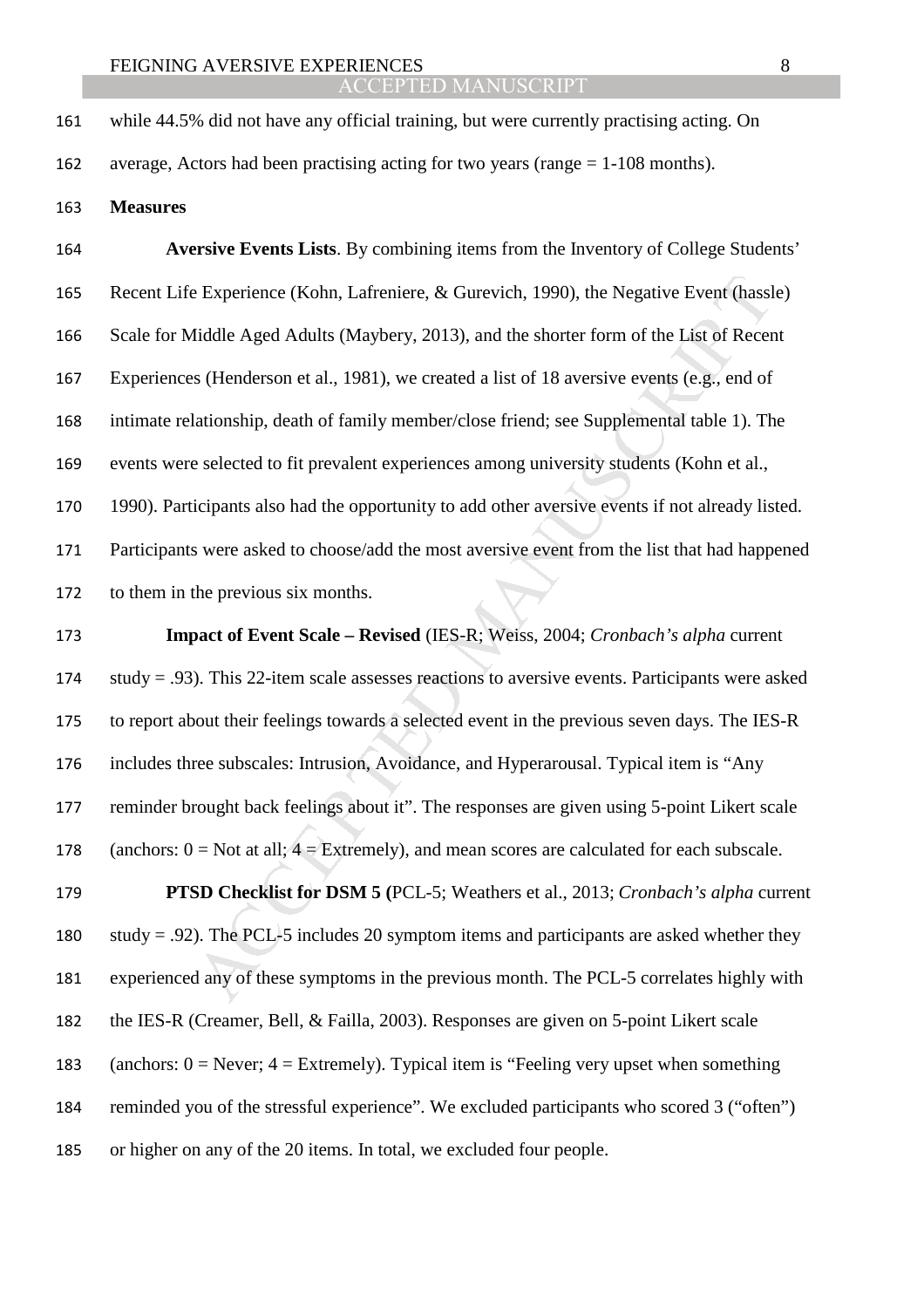| 186 | <b>Modified Stroop Task (MST).</b> This task was created using an E-prime application,                          |
|-----|-----------------------------------------------------------------------------------------------------------------|
| 187 | version 2.0.10.353 (see <i>pstnet.com</i> ). The words (font Calibri, 80 points) in different colors            |
| 188 | were presented on a computer screen $(41.1 \text{ by } 40.2 \text{ cm})^1$ , 1000 ms after a fixation cross had |
| 189 | appeared in the center of the screen, and participants had unlimited time to provide a                          |
| 190 | response. The response was given by clicking on a particular letter on the keyboard that                        |
| 191 | corresponded with one of three word colors (key "D" was painted in red, "H" in green, and                       |
| 192 | "L" in cyan) on the screen. The reaction time was measured in ms (measurement error $= 1$                       |
| 193 | msec). The task included three types of words: Impact-related (e.g., Nightmare, Cry, Threat;                    |
| 194 | Buckley et al., 2002; Moradi et al., 1999); Feigning-related (e.g., Liar, Fake, Scam; Cannon,                   |
| 195 | 2003), and Neutral words (e.g., Chair, Wall, Pencil; Becker, Rinck, Margraf, & Roth, 2001).                     |
| 196 | The three word categories did not differ in their average length ( $F(2, 35) = .63$ , $p = .54$ ). Each         |
| 197 | word was presented three times, in a different, randomized order, and a different color.                        |
| 198 | Participants were instructed to react as fast as possible to the colors of the word and to ignore               |
| 199 | its content. In total, there were 108 trials (12 words x 3 word groups x 3 colors). Prior to the                |
| 200 | experimental trials, participants were presented with 15 (5 words x 3 colors) practice trials                   |
| 201 | with neutral words (e.g., Belt, Map, Bottle). To test for MST effects, we subtracted latency for                |
| 202 | neutral words from latency for Impact-related words and latency for neutral words from that                     |
| 203 | of feigning-related words.                                                                                      |
|     |                                                                                                                 |
| 204 | Self-Report Symptom Inventory (SRSI; Merten et al., 2016). The SRSI includes two                                |
| 205 | superordinate scales: One that lists genuine, plausible symptoms (e.g., depression, PTSD,                       |
| 206 | anxiety, pain; <i>Cronbach's alpha</i> = .92) and one that pertains to pseudosymptoms ( <i>Cronbach's</i> )     |

**Self-Report Symptom Inventory** (SRSI; Merten et al., 2016)*.* The SRSI includes two superordinate scales: One that lists genuine, plausible symptoms (e.g., depression, PTSD, anxiety, pain; *Cronbach's alpha* = .92) and one that pertains to pseudosymptoms (*Cronbach's alpha* = .84). An example of a genuine symptom is: "In the mornings, I wake up earlier than usual". An example of a pseudosymptom is; "I can`t remember what happened to me, but I

 $\overline{a}$ 

<sup>&</sup>lt;sup>1</sup>The distance between the participants' eyes and the screen was approximately 55 cm. The visual angle was about 15 degrees. Ink colors are standard RGB 24-bit Eprime/Windows colors. Precisely, red: RGB values are 255, 0, 0; green: RBG = 0, 128, 0; cyan: RGB = 0, 255, 255.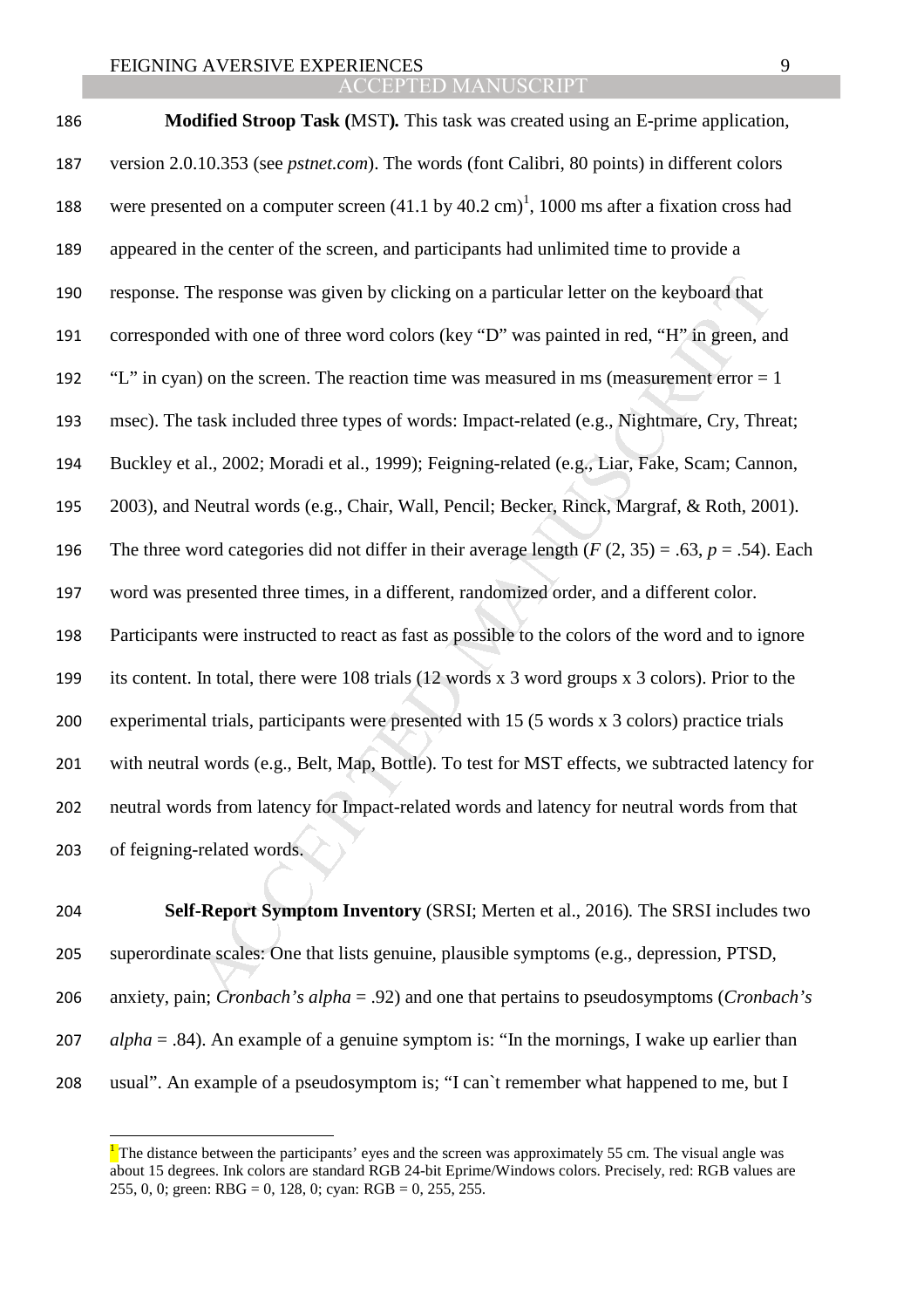**Example 12**<br> *Addentive* Experience Scale (CEQ: Merckelbach, Horselenberg, & Muris, 2001;<br> *Adpha* = .76). The CEQ contains 25 dichotomous (i.e., Yes/No) items assessint<br>
o which a person is fantasy prone. Typical items constantly dream about it". For each symptom, participants indicated whether or not they suffer from it (False/True) and the total number of genuine and pseudosymptoms are then summed (ranges 0-50). To identify feigners, Merten et al. (2016) recommended a cutoff of 9 pseudosymptoms. At this cut point, sensitivity is .89 and specificity is .81. **Creative Experience Scale** (CEQ; Merckelbach, Horselenberg, & Muris, 2001; *Cronbach's alpha* = .76). The CEQ contains 25 dichotomous (i.e., Yes/No) items assessing the extent to which a person is fantasy prone. Typical items is: "I am never bored because I start fantasizing when things get boring". "Yes" answers are summed, with higher scores indicating higher levels of fantasy proneness. **Procedure**  The study included two parts: A pre-screening phase and the main experiment. In both parts, the participants were asked to provide informed consent. The pre-screening was conducted online, using the online platform Qualtrics. Participants were initially informed that

the focus of the study was about processing of emotional information. Participants were asked to select or add one event that had happened to them in previous six months from the Aversive Events List, after which they completed the IES –R and the PCL-5.

**Exclusion of Participants.** In order to adhere to the ethical restrictions, participants were *excluded* from further participation if: 1) the event they reported was traumatic and there was a concern that including them in the study would contribute to their distress (e.g., "suicidal ideas"; "severe illness"; "jumped on and beaten while going back home at night"; *n*  $=$  3); 2) their score on PCL-5 score was above three ("often"; *n* = 3); and 3) if their scores on the IES-R subscales (Intrusion; Avoidance, and Hyperarousal) were not in accordance with the group assignment criteria (either the scores on all three subscales above 1.5 or below 1.5;  $n = 43$ ). Participants were not informed of the exact reason for not including them in the second phase of the study. However, information about different resources and sources of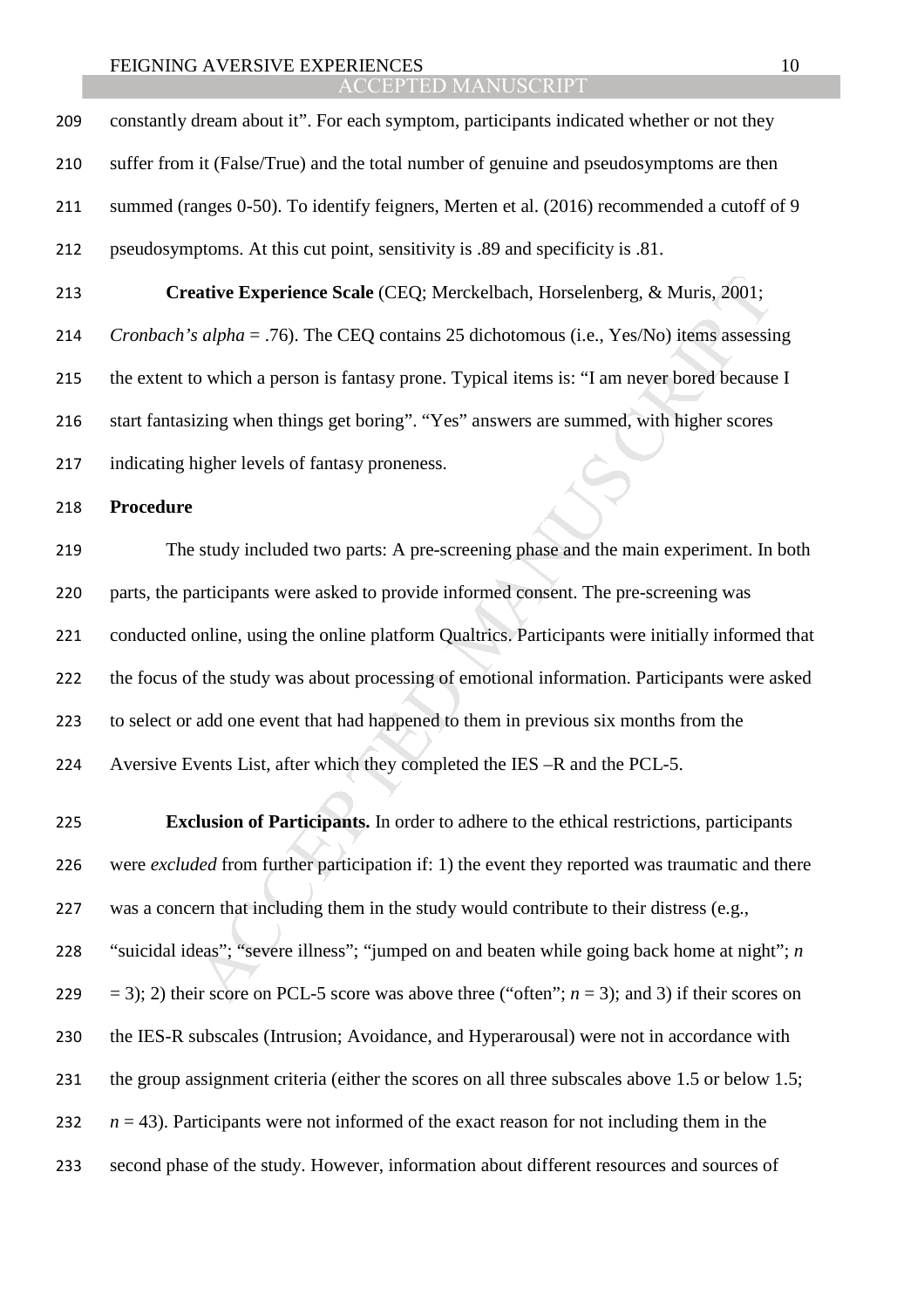information about mental health concerns were supplied to all participants (see Supplemental Table 2).

ers if they had a mean score above 1.5 on the total IES-R scale, but also on its these<br>ales (total range from 0 to 4). Low Scorers and Actors needed to have the<br>we the 1.5. This score reflects the cutoff point with the be **Group Assignment.** Participants who passed the pre-screening were assigned either to High Scorers group, Low Scorers group, or Actors group. Participants were assigned to the High Scorers if they had a mean score above 1.5 on the total IES-R scale, but also on its three separate subscales (total range from 0 to 4). Low Scorers and Actors needed to have the scores below the 1.5. This score reflects the cutoff point with the best diagnostic accuracy of PTSD cases (Creamer et al., 2003). The Low scorers and Actors needed to have a PCL-5 mean score under 1.5, while High Scorers should have not exceed 3 on this scale. Testing was performed in groups of up to 4-5 people. All participants were first given the CEQ. High and Low Scorers then received the MST and the SRSI. Actors, after filling out the CEQ, were asked to watch a video of people talking about the consequences of their traumatic experience 246 (https://www.youtube.com/watch?v=PFW4hYsYF). Then, they received a vignette, presenting a case of Alex, who went through a rough break-up with a threatening and abusive partner. Alex files an official complaint and wants the court to formulate a restraining order for the ex-partner. Still, Alex needs to convince the authorities that s/he is under a high psychological impact (i.e., traumatization) from the experiences with his/her ex-partner. Actors were asked to imagine that they were Alex and that the experiment was their official assessment. With this in mind, they performed the MST and filled out the SRSI. Finally, all participants received an exit questionnaire (e.g., "How convincing/educative/stressful was the 254 vignette/video?" etc.) to which they could respond on a 5-point scale (1 = Not at all;  $5 =$ Extremely). Actors were asked whether they used a particular strategy to feign high psychological impact and if so to describe it. At the end of the session, all participants received the debriefing form and were invited to ask questions.

**Statistical analysis**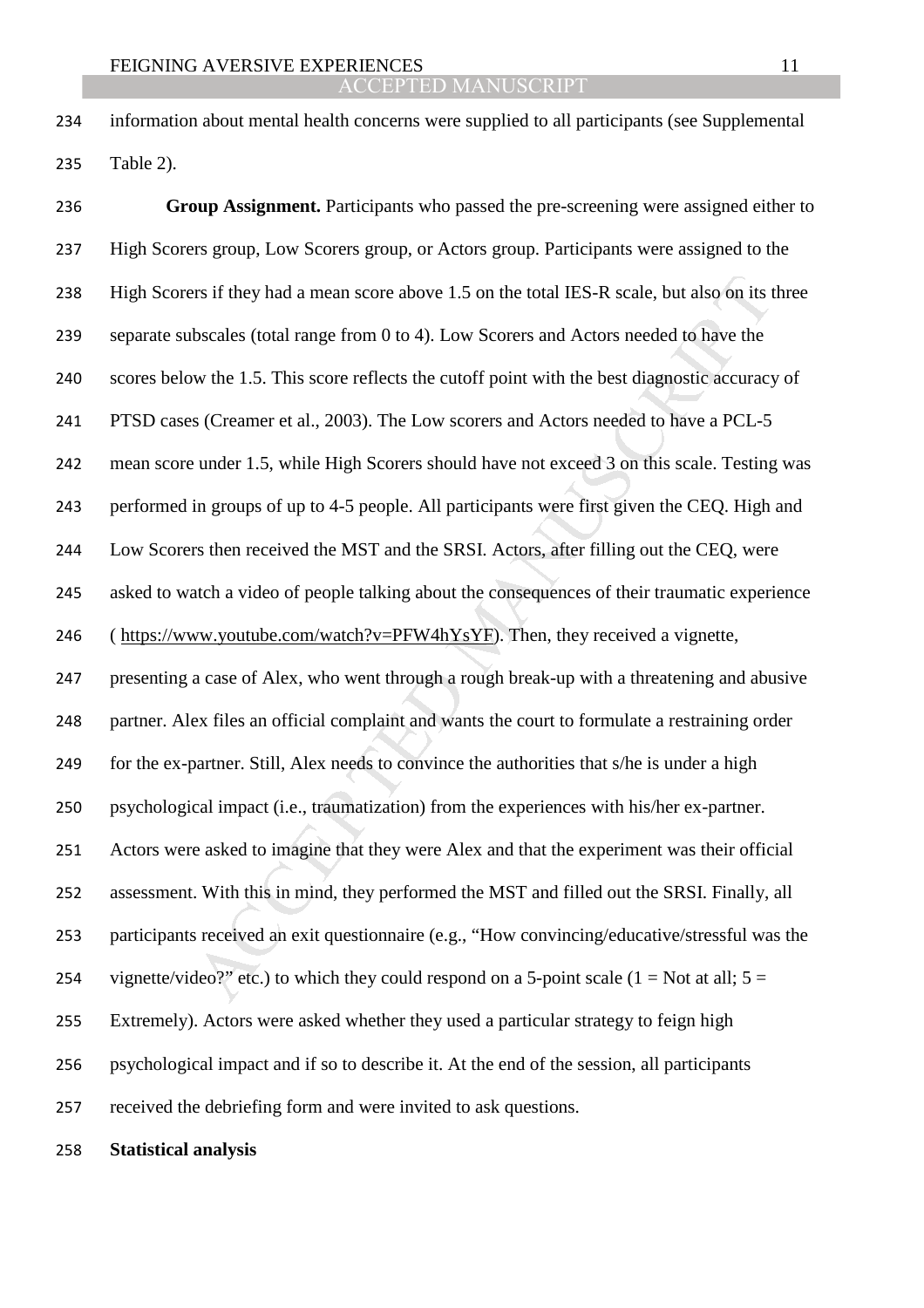| 259 | Our data were analysed using the two-way mixed model Analyses of Variance                                |                               |                       |               |          |                      |  |
|-----|----------------------------------------------------------------------------------------------------------|-------------------------------|-----------------------|---------------|----------|----------------------|--|
| 260 | (ANOVA), Multivariate Analysis of Variance (MANOVA), t-test and pair t-tests. Partial etta               |                               |                       |               |          |                      |  |
| 261 | squared $(\eta_p^2)$ and <i>Cohen's ds</i> were used for the effect size.                                |                               |                       |               |          |                      |  |
| 262 | <b>Results</b>                                                                                           |                               |                       |               |          |                      |  |
| 263 | <b>Pre-screening Measures</b>                                                                            |                               |                       |               |          |                      |  |
| 264 | The three groups did not differ in the frequency with which they selected certain                        |                               |                       |               |          |                      |  |
| 265 | events from the Aversive Events List ( <i>Fisher-Freeman Halton</i> test = 27.4, $p = .21$ ; see         |                               |                       |               |          |                      |  |
| 266 | Supplemental table 1).                                                                                   |                               |                       |               |          |                      |  |
| 267 | We ran a Multivariate Analysis of Variance (MANOVA) with five pre-screening                              |                               |                       |               |          |                      |  |
| 268 | scores (IES-R total scale and subscales, and the PLC-5 scale) as dependent variables and                 |                               |                       |               |          |                      |  |
| 269 | groups (High scorers, Low scorers, and Actors) as independent variables (Table 1).                       |                               |                       |               |          |                      |  |
| 270 | Bonferroni post-hoc tests indicated significant differences between High and Low scorers (all            |                               |                       |               |          |                      |  |
| 271 | $ps < .01$ ), and between High scorers and Actors (all $ps < .01$ ). There were no significant           |                               |                       |               |          |                      |  |
| 272 | differences between Low scorers and Actors (all $ps > .05$ ).                                            |                               |                       |               |          |                      |  |
|     | Table 1.<br>Pre-screening means across groups on IES-R total and subscales (0-4), and PCL-5 score (0-4). |                               |                       |               |          |                      |  |
|     |                                                                                                          |                               | <b>Groups</b>         |               |          |                      |  |
|     |                                                                                                          | <b>High</b><br><b>Scorers</b> | Low<br><b>Scorers</b> | <b>Actors</b> | F(2, 61) | $\boldsymbol{p}_p^2$ |  |
|     |                                                                                                          | M(SD)                         | M(SD)                 | M(SD)         |          |                      |  |
|     | <b>IES-R</b>                                                                                             | 2.05(.30)                     | .53(.28)              | .75(38)       | 143.40*  | .82                  |  |
|     | Intrusion                                                                                                | 2.29(.58)                     | .60(.36)              | .83(.35)      | 81.30*   | .75                  |  |
|     | Avoidance                                                                                                | 2.13(.64)                     | .58(.38)              | .81(.45)      | $62.22*$ | .67                  |  |

| Table 1.                                                                                           |
|----------------------------------------------------------------------------------------------------|
| Pre-screening means across groups on IES-R total and subscales $(0-4)$ , and PCL-5 score $(0-4)$ . |
| <b>Groups</b>                                                                                      |

|                        |                               | <b>OLVUPP</b>         |               |          |         |  |
|------------------------|-------------------------------|-----------------------|---------------|----------|---------|--|
|                        | <b>High</b><br><b>Scorers</b> | Low<br><b>Scorers</b> | <b>Actors</b> | F(2, 61) | $n_p^2$ |  |
|                        | M(SD)                         | M(SD)                 | M(SD)         |          |         |  |
| <b>IES-R</b>           | 2.05(.30)                     | .53(.28)              | .75(38)       | 143.40*  | .82     |  |
| Intrusion<br>$\bullet$ | 2.29(.58)                     | .60(.36)              | .83(.35)      | 81.30*   | .75     |  |
| Avoidance<br>$\bullet$ | 2.13(.64)                     | .58(.38)              | .81(.45)      | $62.22*$ | .67     |  |
| Hyperarousal           | 1.63(.54)                     | .35(.34)              | .48(.38)      | $61.00*$ | .65     |  |
| PLC-5                  | 1.61(.69)                     | .43(.37)              | .65(.43)      | 32.18*   | .51     |  |

*Note*: \* *p* < .01; Bonferroni post-hoc tests indicated significant differences between High and Low scorers (*ps* < .01) and between High scorers and Actors (all *ps* < .01) on all types of measures. However, Low scorers and Actors did not differ significantly (all *ps* > .05) on any of the measures.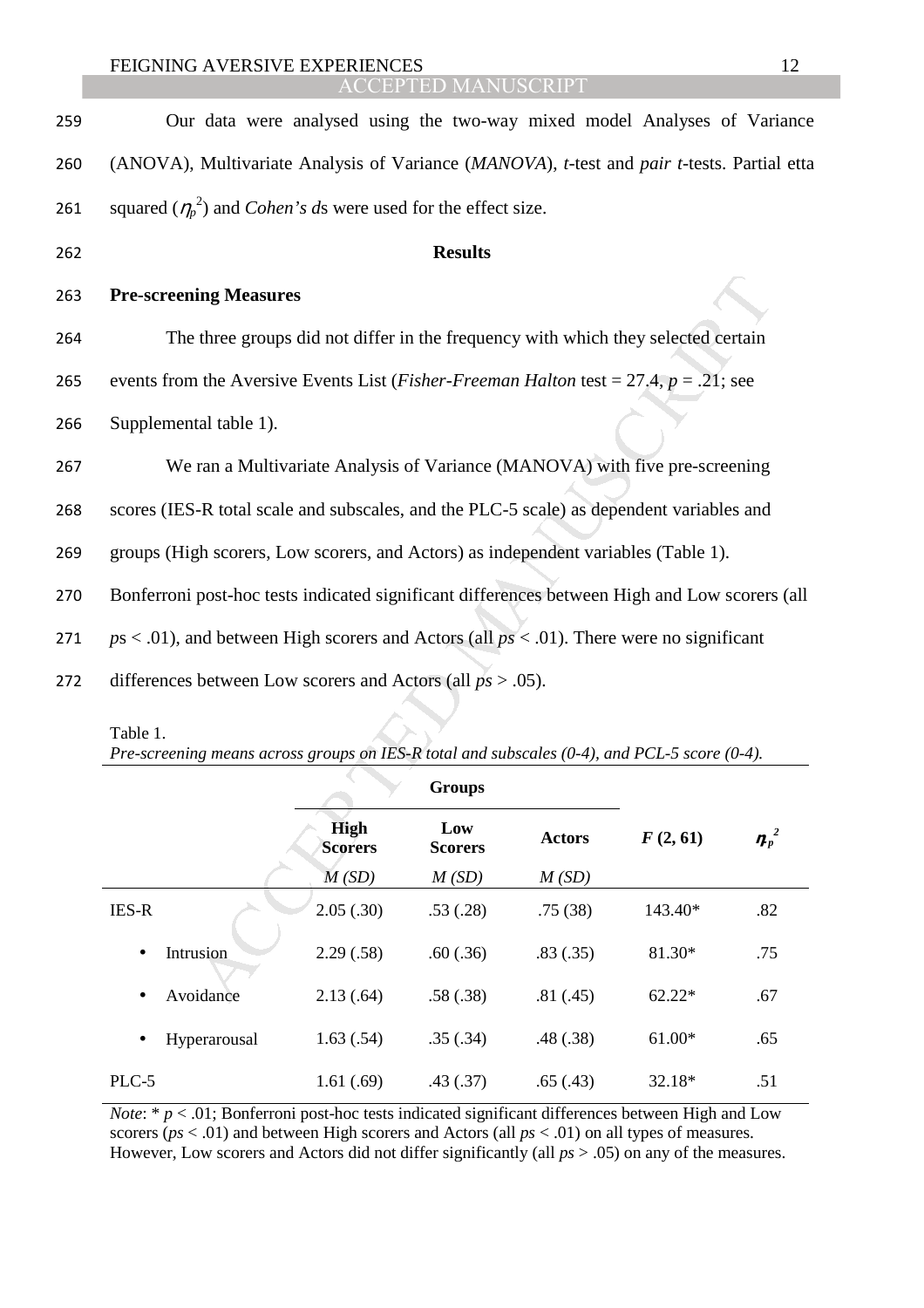273

### 274 **Exit questions**

Actors rated the video as moderately educational (*M* = 3.84, *SD* = .71), highly helpful  $(M = 4.00, SD = .69)$ , and as somewhat stressful  $(M = 2.22, SD = 1.35)$ . The vignette was 277 rated as highly understandable ( $M = 4.17$ ,  $SD = .92$ ), convincing ( $M = 4.22$ ,  $SD = .87$ ), and somewhat stressful (*M* = 2.50, *SD* = 1.04). Overall, Actors reported high motivation to present 279 themselves as Alex ( $M = 4.22$ ,  $SD = 1.06$ ). 61% of them reported having a strategy in order to perform better on the task, which was mainly evoking their own memories or memories of their close ones going through a similar experience to the one presented in the vignette. Also, they tried to visualize the situation and to analyze the emotional response that should follow.

#### 283 **Fantasy proneness**

ghly understandable ( $M = 4.17$ ,  $SD = .92$ ), convincing ( $M = 4.22$ ,  $SD = .87$ ), and<br>stressful ( $M = 2.50$ ,  $SD = 1.04$ ). Overall, Actors reported high motivation to pr<br>as Alex ( $M = 4.22$ ,  $SD = 1.06$ ). 61% of them reported having a 284 We ran a one-way Analysis of Variance (ANOVA) to test differences between three 285 groups in their fantasy proneness scores. High scorers (*M* = 11.63; *SD=* 4.58), Low scorers 286 ( $M = 8.25$ ,  $SD = 3.39$ ), and Actors ( $M = 13.28$ ,  $SD = 4.00$ ) had significantly different scores 287 on the CEQ ( $F(2, 61) = 8.80$ ,  $p < .001$ ;  $\eta_p^2 = .22$ ). Bonferroni follow-up tests indicated 288 significant differences between the High and Low scorers  $(p = .02)$ , and between the Low 289 scorers and Actors ( $p < .001$ ). High scorers and Actors did not significantly differ ( $p = .60$ ).

## 290 **Modified Stroop Task**

291 A two-way mixed ANOVA was calculated, with Groups as a between-subjects factor 292 (High scorers vs. Low scorers vs. Actors), Word type as a within-subject factor (Neutral vs. 293 Impact-related vs. Feigning-related), and reaction time as dependent variable. Our results showed a significant effect of Group,  $F(2, 61) = 13.58$ ,  $p < .001$ ,  $\eta_p^2 = .30$ . However, there 295 was no significant effect of Word type,  $F(2, 122) = 1.02$ ,  $p = .316$ ,  $\eta_p^2 = .02$ , and no significant interaction between the Groups and Word type,  $F(4, 120) = 1.69$ ,  $p = .157$ ,  $\eta_p^2$ 296 297 =.05. Looking into the Bonferroni post-hoc tests, the High scorers and Low scorers did not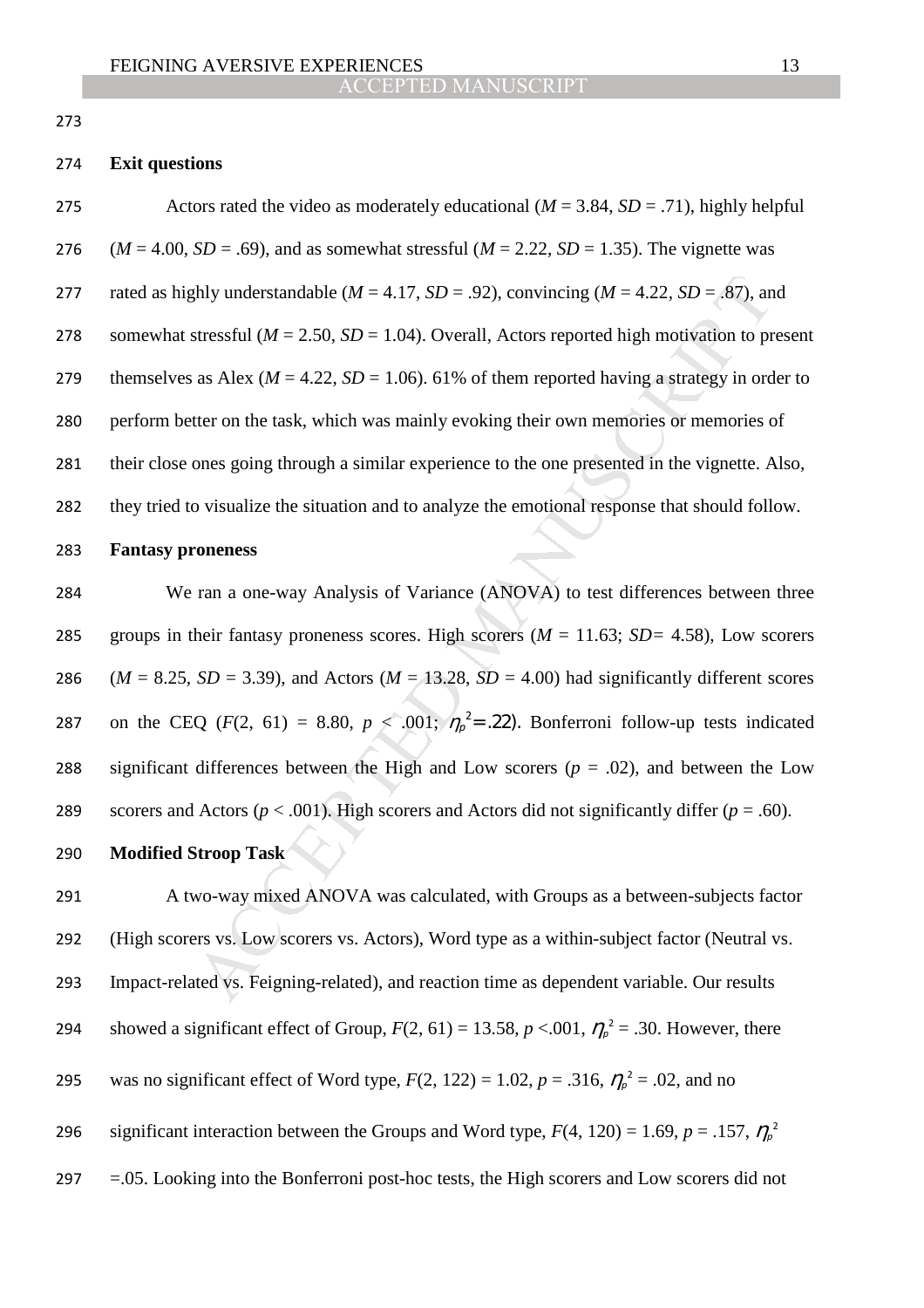#### **ACCEPTED MA**

| 298 | significantly differ from each other ( $ps > .05$ ), whereas Actors scored significantly higher than               |
|-----|--------------------------------------------------------------------------------------------------------------------|
| 299 | both High ( $p < .001$ ) and Low scorers ( $p < .001$ ) on all three word types. Means and standard                |
| 300 | deviations are given in Table $2^2$ .                                                                              |
| 301 | We also ran a MANOVA with Impact-related and Feigning-related MST effect as                                        |
| 302 | dependent variables (Impact-related words RT – Neutral words RT and Feigning-related                               |
| 303 | words RT – Neutral words RT) and group as an independent variable. Overall, groups did not                         |
| 304 | significantly differ with respect to these interference scores ( $\lambda = .90$ , $F(2, 61) = 1.69$ , $p = .16$ , |
| 305 | $\eta_{\rho}^2$ = .05). Yet, Actors were the only group with a positive scores which indicated overall             |
| 306 | longer response latencies on Impact-related and Feigning-related words compared with the                           |
| 307 | neutral words (see Table $2^3$ ) <sup>3</sup> .                                                                    |

 $\overline{a}$ 

*Groups' means and standard deviations for reaction times (RT in ms) of groups on the MST word types and the Interference scores*.

| <b>Interference score</b>                                                                                                                                                                                                                                                                                                                                                                                                                                                                                                                                                                                                                                                                                                                                                                                                                                                                                                                                                                                                                                                                                                                         |  |  |  |  |  |  |  |
|---------------------------------------------------------------------------------------------------------------------------------------------------------------------------------------------------------------------------------------------------------------------------------------------------------------------------------------------------------------------------------------------------------------------------------------------------------------------------------------------------------------------------------------------------------------------------------------------------------------------------------------------------------------------------------------------------------------------------------------------------------------------------------------------------------------------------------------------------------------------------------------------------------------------------------------------------------------------------------------------------------------------------------------------------------------------------------------------------------------------------------------------------|--|--|--|--|--|--|--|
|                                                                                                                                                                                                                                                                                                                                                                                                                                                                                                                                                                                                                                                                                                                                                                                                                                                                                                                                                                                                                                                                                                                                                   |  |  |  |  |  |  |  |
| Feigning-related<br>$-17.12(46.73)$<br>$-3.83(34.57)$<br>15.61 (82.72)                                                                                                                                                                                                                                                                                                                                                                                                                                                                                                                                                                                                                                                                                                                                                                                                                                                                                                                                                                                                                                                                            |  |  |  |  |  |  |  |
| dependent variables (Impact-related words RT - Neutral words RT and Feigning-related<br>words RT – Neutral words RT) and group as an independent variable. Overall, groups did not<br>significantly differ with respect to these interference scores ( $\lambda = .90$ , $F(2, 61) = 1.69$ , $p = .16$ ,<br>$\eta_{\rho}^2$ = .05). Yet, Actors were the only group with a positive scores which indicated overall<br>longer response latencies on Impact-related and Feigning-related words compared with the<br>neutral words (see Table $2^3$ .<br>Table 2.<br>Groups' means and standard deviations for reaction times (RT in ms) of groups on the MST word<br>types and the Interference scores.<br>Group<br>Word type<br><b>High Scorers</b><br><b>Low Scorers</b><br><b>Actors</b><br>24<br>18<br>22<br>$\boldsymbol{n}$<br>587.74 (101.30)<br>Neutral words<br>588.99 (97.84)<br>788.10 (222.83)<br>Impact-related words<br>574.24 (93.97)<br>586.15 (78.11)<br>833.68 (307.93)<br>Feigning-related words<br>570.62 (82.06)<br>585.16 (84.45)<br>803.72 (263.84)<br>Impact-related<br>$-13.50(35.30)$<br>$-2.85(37.86)$<br>45.58 (132.35) |  |  |  |  |  |  |  |

<sup>&</sup>lt;sup>2</sup> The number of errors during the MST task ranged from 0 to 13 ( $M = 3.03$ ,  $SD = 2.54$ ) across participants. The errors in the Low scorers condition ranged from 0 to 13 ( $M = 3.38$ ,  $SD = 2.96$ ), and from 0 to 10 ( $M = 3.27$ ,  $SD =$ 2.59) in the High scorers condition. The errors in the Actors group ranged from 0 to 5 ( $M = 2.28$ ,  $SD = 1.71$ ). <sup>3</sup> After close inspection of the data, we noticed that 4 participants (1 from High scorers, 1 from Low scorers, and 2 from Actors group) had significantly higher scores than the rest of the group members. We performed all the analyses without these participants, but the results did not differ  $(\lambda = .95, F(2, 61) = .65, p = .626, \eta_p^2 = .02)$ .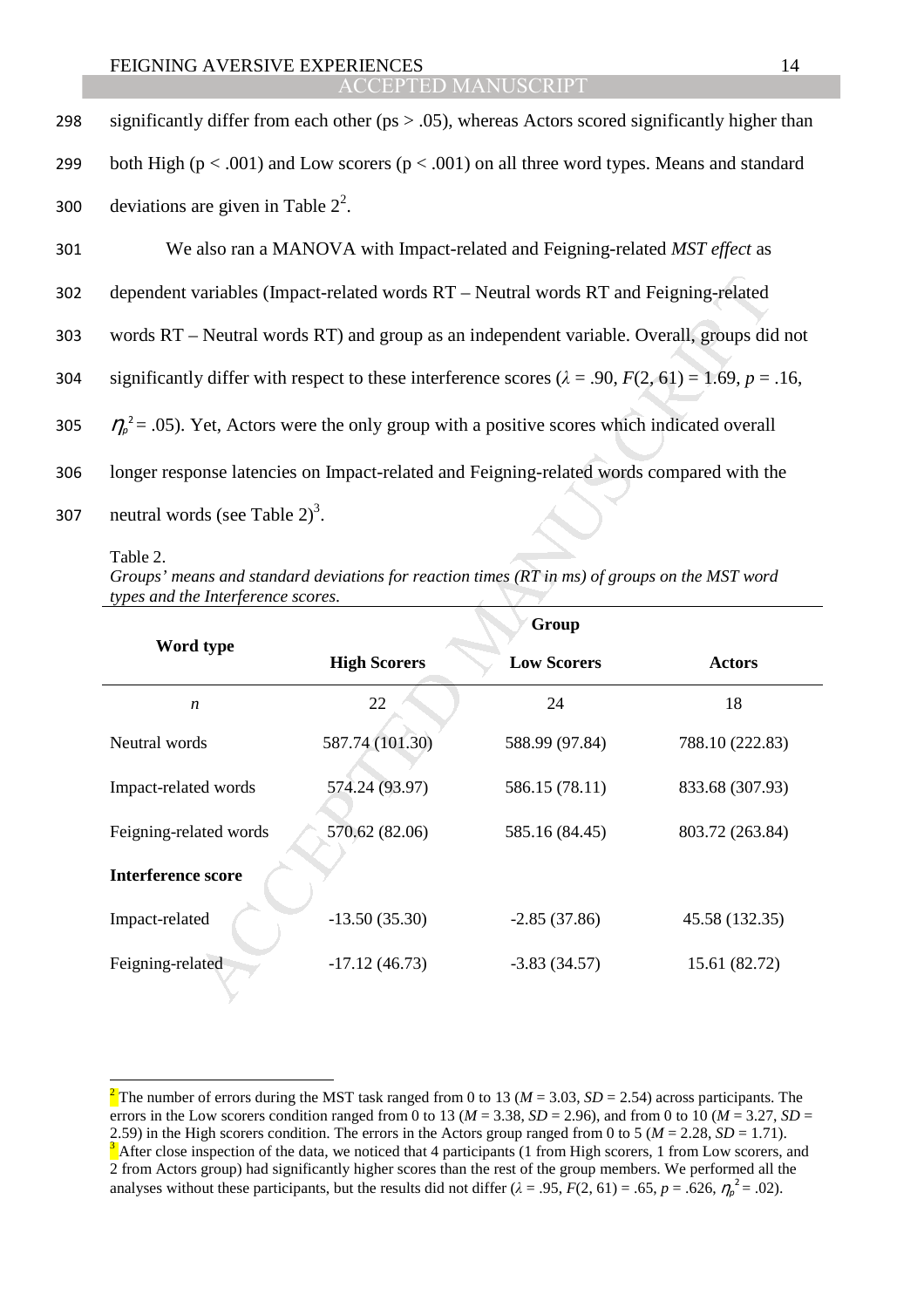### ACCEPTED MANUSCRIPT

| 308 | Furthermore, we investigated the differences between reaction times to Impact-related,            |  |
|-----|---------------------------------------------------------------------------------------------------|--|
| 309 | Feigning-related, and Neutral words <i>within</i> each group, and the differences in response     |  |
| 310 | latencies did not attain significance in any of the groups. Thus, we did not obtain a significant |  |
| 311 | standard MST effect in the High scores or a significant feigning MST effect in the Actors         |  |
| 312 | (see Table 3).                                                                                    |  |

Table 3.

| Paired t-test for differences in reaction times (RT) between word categories in groups. |                     |                    |               |  |  |
|-----------------------------------------------------------------------------------------|---------------------|--------------------|---------------|--|--|
|                                                                                         |                     | Group              |               |  |  |
| Word type pairs                                                                         | <b>High scorers</b> | <b>Low scorers</b> | <b>Actors</b> |  |  |
|                                                                                         | $(df = 21)$         | $(df = 23)$        | $(df = 17)$   |  |  |
| Impact-related words – Neutral words                                                    | $-1.80$             | $-.37$             | 1.46          |  |  |
| Feigning-related words - Neutral<br>words                                               | $-1.72$             | $-54$              | .80           |  |  |
| Impact-related words – Feigning-<br>related words                                       | .44                 | $-12$              | 1.52          |  |  |

| 312 | (see Table 3).                                                                                                                                                                                                                                  |                        |                       |                     |  |  |
|-----|-------------------------------------------------------------------------------------------------------------------------------------------------------------------------------------------------------------------------------------------------|------------------------|-----------------------|---------------------|--|--|
|     | Table 3.<br>Paired t-test for differences in reaction times (RT) between word categories in groups.                                                                                                                                             |                        |                       |                     |  |  |
|     |                                                                                                                                                                                                                                                 |                        | Group                 |                     |  |  |
|     | Word type pairs                                                                                                                                                                                                                                 | <b>High scorers</b>    | Low scorers           | <b>Actors</b>       |  |  |
|     | Impact-related words - Neutral words                                                                                                                                                                                                            | $(df = 21)$<br>$-1.80$ | $(df = 23)$<br>$-.37$ | $(df = 17)$<br>1.46 |  |  |
|     | Feigning-related words - Neutral<br>words                                                                                                                                                                                                       | $-1.72$                | $-.54$                | .80                 |  |  |
|     | Impact-related words - Feigning-<br>related words                                                                                                                                                                                               | .44                    | 12                    | 1.52                |  |  |
|     | Note: all ps>.05; The difference between Impact-related words and Neutral words refers to the so<br>called standard MST effect; The difference between feigning-related words and Neutral words refers<br>to the so called feigning MST effect. |                        |                       |                     |  |  |
| 313 | To test the sensitivity of the MST in detecting over-reporting, we compared the High                                                                                                                                                            |                        |                       |                     |  |  |
| 314 | scorers, Low scorers, and the Actors group, and employed for the MST effect a liberal                                                                                                                                                           |                        |                       |                     |  |  |
| 315 | criterion of $\geq 0.10$ ms (positive latency for Impact-related interference score (Impact-related                                                                                                                                             |                        |                       |                     |  |  |
| 316 | RT - Neutral words RT)). Anyone above this cutoff was considered to manifest a standard                                                                                                                                                         |                        |                       |                     |  |  |
| 317 | MST effect. A score below $\leq$ - 0.10 ms was taken to be indicative of the absence of a standard                                                                                                                                              |                        |                       |                     |  |  |
| 318 | MST effect, which would imply feigning according to Buckley et al. (2003). The correct                                                                                                                                                          |                        |                       |                     |  |  |
| 319 | classification for the High scorers and Actors was below the chance level (41% and 34%,                                                                                                                                                         |                        |                       |                     |  |  |
| 320 | respectively), and somewhat above it for the Low scorers group (58%; see Table 4).                                                                                                                                                              |                        |                       |                     |  |  |
|     | Table 4.<br>Detection rates of MST and SRSI in High Impact, Low Impact and Actors group.                                                                                                                                                        |                        |                       |                     |  |  |
|     |                                                                                                                                                                                                                                                 |                        |                       | <b>Correct</b>      |  |  |

| Detection rates of MST and SRSI in High Impact, Low Impact and Actors group. |                                             |                                              |                                |                           |            |                                                 |
|------------------------------------------------------------------------------|---------------------------------------------|----------------------------------------------|--------------------------------|---------------------------|------------|-------------------------------------------------|
| Group                                                                        | <b>MST Pass</b><br>$( \ge 0.10 \text{ ms})$ | <b>MST Fail</b><br>$(\leq -0.10 \text{ ms})$ | <b>SRSI</b> Pass<br>$(\leq 9)$ | <b>SRSI Fail</b><br>(> 9) | <b>MST</b> | <b>Correct</b><br>classification<br><b>SRSI</b> |
| High scorers                                                                 | $9(41\%)$                                   | 13 (59%)                                     | 16 (73%)                       | 6(27%)                    | 41%        | 73%                                             |
| Low scorers                                                                  | $10(41\%)$                                  | 14 (58%)                                     | 21 (87.5%)                     | 3(12.5%)                  | 58%        | 87.5%                                           |
| Actors                                                                       | 12 (66%)                                    | 6(34%)                                       | $2(11\%)$                      | 16 (89%)                  | 34%        | 89%                                             |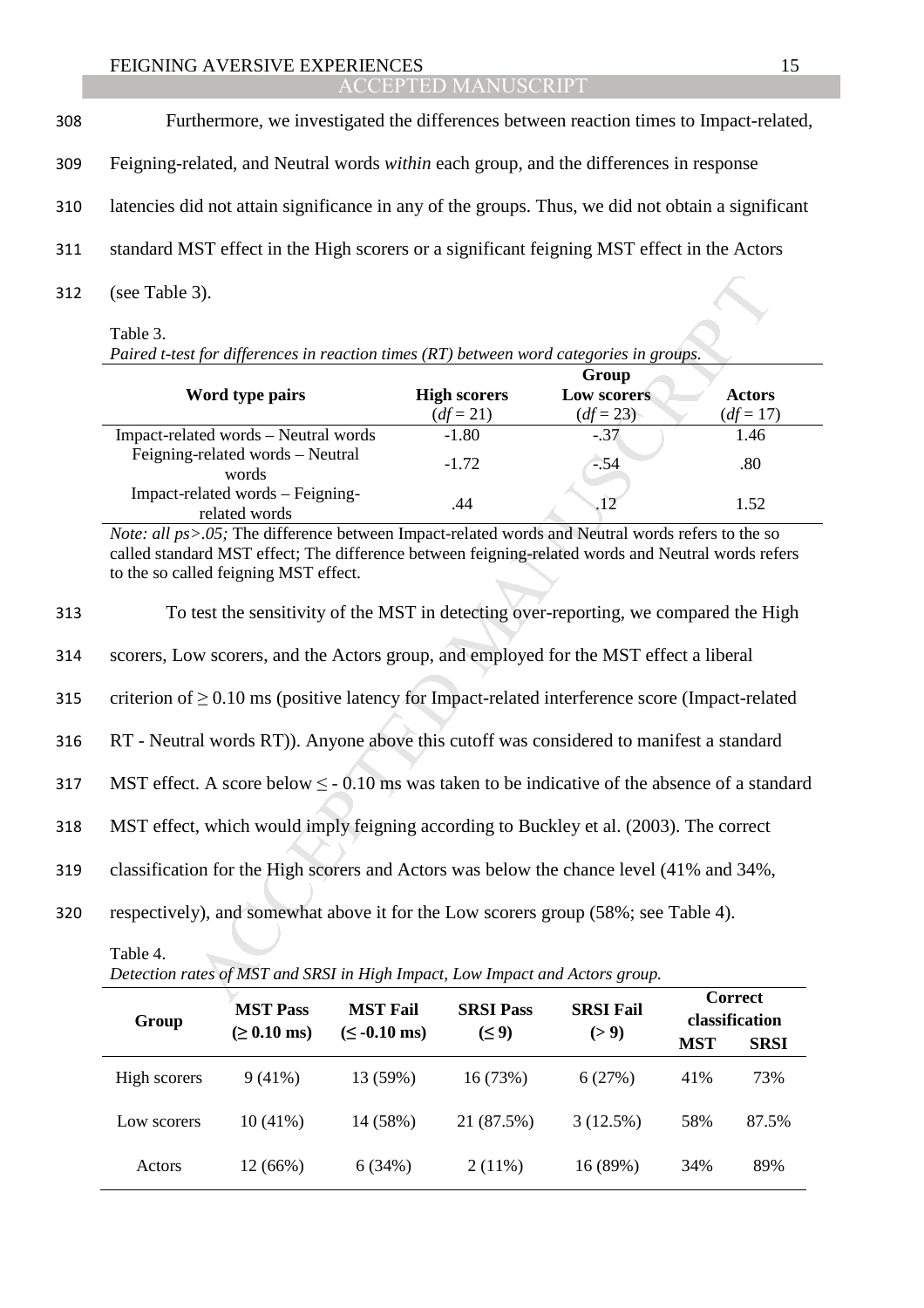*Note: MST* "pass" refers to a positive interference score indicating presence of high impact, "fail" is taken to be indicative of the absence of high psychological impact; *SRSI* "pass" indicates normal symptom endorsement tendencies, while "fail" is indicative of over-reporting.

321

## 322 **Self-Report Symptom Inventory**

- 323 Table 5 shows means and standard deviations of the three groups on the main SRSI
- 324 scales and relevant subscales. A MANOVA showed that overall, groups significantly differed

325 on the two SRSI scales ( $λ = .66$ ,  $F(2, 61) = 14.88$ ,  $p < .001$ ,  $η<sub>p</sub><sup>2</sup> = .33$ ). There was a significant

326 difference between groups on both plausible and pseudo-symptom scales of the SRSI (*F* (2,

327 61) = 45.62, 
$$
p < .001
$$
,  $\eta_p^2 = .60$ ;  $F(2, 61) = 46.09$ ,  $p < .001$ ,  $\eta_p^2 = .60$ , respectively).

- 328 Bonferroni post-hoc tests indicated that Actors endorsed significantly more symptoms than
- 329 High and Low scorers (*ps* < .01), which did not mutually differ in their endorsement of either
- 330 plausible  $(p = .14)$  or pseudo-symptoms  $(p = .53)$ .
- 331 Similar was found when we looked into groups' endorsement of plausible
- 332 PTSD/Anxiety/Depression symptoms and pseudo-PTSD symptoms. Overall, there was a
- significant difference between groups  $(\lambda = .33, F(2, 61) = 21.81, p < .001, \eta_p^2 = .42)$ . Actors
- scored significantly higher on both subscales than the High and Low scorers, ( $ps < .001$ ;  $\eta_p^2$ 's
- 335  $> .59$ ), which did not significantly differ from each other ( $ps = .50$ ).

| Table 5 shows means and standard deviations of the three groups on the main SRSI                                                              |                                                                                                                         |                   |               |         |         |  |
|-----------------------------------------------------------------------------------------------------------------------------------------------|-------------------------------------------------------------------------------------------------------------------------|-------------------|---------------|---------|---------|--|
| scales and relevant subscales. A MANOVA showed that overall, groups significantly differed                                                    |                                                                                                                         |                   |               |         |         |  |
|                                                                                                                                               | on the two SRSI scales ( $\lambda = .66$ , $F(2, 61) = 14.88$ , $p < .001$ , $\eta_p^2 = .33$ ). There was a significan |                   |               |         |         |  |
|                                                                                                                                               | difference between groups on both plausible and pseudo-symptom scales of the SRSI ( $F(2, 1)$ )                         |                   |               |         |         |  |
|                                                                                                                                               | 61) = 45.62, $p < .001$ , $\eta_p^2 = .60$ ; $F(2, 61) = 46.09$ , $p < .001$ , $\eta_p^2 = .60$ , respectively).        |                   |               |         |         |  |
|                                                                                                                                               | Bonferroni post-hoc tests indicated that Actors endorsed significantly more symptoms than                               |                   |               |         |         |  |
|                                                                                                                                               | High and Low scorers ( $ps < .01$ ), which did not mutually differ in their endorsement of either                       |                   |               |         |         |  |
|                                                                                                                                               | plausible ( $p = .14$ ) or pseudo-symptoms ( $p = .53$ ).                                                               |                   |               |         |         |  |
|                                                                                                                                               | Similar was found when we looked into groups' endorsement of plausible                                                  |                   |               |         |         |  |
| PTSD/Anxiety/Depression symptoms and pseudo-PTSD symptoms. Overall, there was a                                                               |                                                                                                                         |                   |               |         |         |  |
| significant difference between groups ( $\lambda = .33$ , $F(2, 61) = 21.81$ , $p < .001$ , $\eta_p^2 = .42$ ). Actors                        |                                                                                                                         |                   |               |         |         |  |
| scored significantly higher on both subscales than the High and Low scorers, ( $ps < .001$ ; $\eta_p^2$ ,                                     |                                                                                                                         |                   |               |         |         |  |
| $>$ .59), which did not significantly differ from each other ( $ps = .50$ ).                                                                  |                                                                                                                         |                   |               |         |         |  |
| Table 5.<br>Means and standard deviations of all groups on the Self-Report Symptom Inventory's plausible and<br><i>pseudo-symptom scales.</i> |                                                                                                                         |                   |               |         |         |  |
|                                                                                                                                               |                                                                                                                         | <b>Groups</b>     |               | F test  |         |  |
| <b>SRSI</b>                                                                                                                                   | <b>High Impact</b>                                                                                                      | <b>Low Impact</b> | <b>Actors</b> | (2, 61) | $n_p^2$ |  |
|                                                                                                                                               | M(SD)                                                                                                                   | M(SD)             | M(SD)         |         |         |  |
| Plausible<br>symptoms                                                                                                                         | 21.00 (9.97)                                                                                                            | 16.08 (7.06)      | 39.84 (7.34)  | 45.62*  | .59     |  |
| Pseudo-<br>symptoms                                                                                                                           | 6.96(6.45)                                                                                                              | 3.96(3.11)        | 25.00 (11.54) | 46.09*  | .60     |  |
| Plausible                                                                                                                                     | 4.55(2.41)                                                                                                              | 3.71(1.99)        | 9.34(1.54)    | 43.64*  | .59     |  |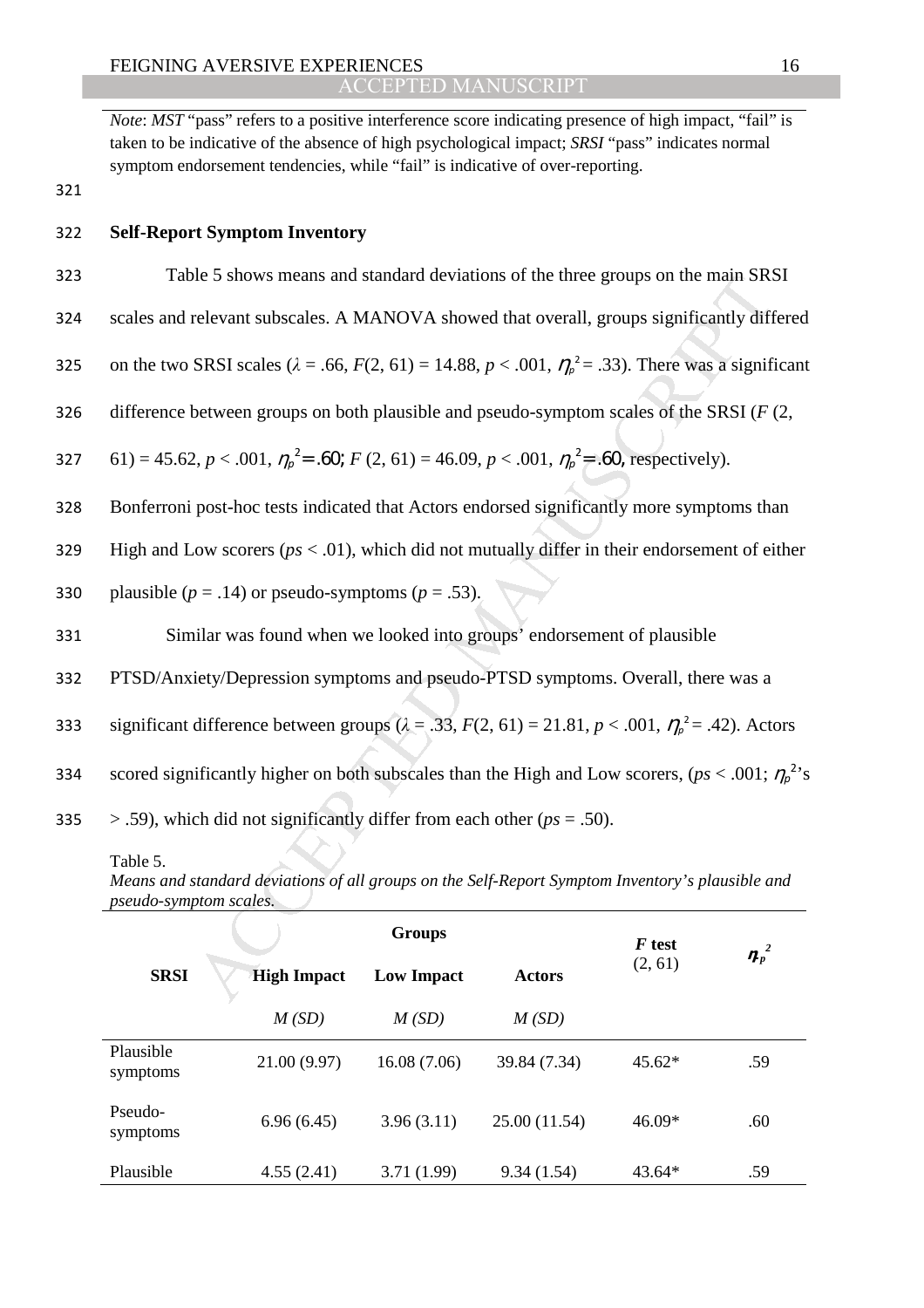## PTSD/Anx/Dep

|     | Pseudo<br>PTSD/Anx/Dep                                                                                                                                                                                                | 1.86(2.15) | 1.04(1.30) | 7.00(2.50)                                                                             | 51.57* | .63 |
|-----|-----------------------------------------------------------------------------------------------------------------------------------------------------------------------------------------------------------------------|------------|------------|----------------------------------------------------------------------------------------|--------|-----|
|     | <i>Note:</i> * $p < .01$ ; Bonferroni indicated significant differences between Actors and both High and Low<br>scorers ( $p < .01$ ), but no significant differences between the High and Low scorers ( $p > .05$ ). |            |            |                                                                                        |        |     |
| 336 |                                                                                                                                                                                                                       |            |            | We used the standard cutoff point of nine pseudosymptoms (Merten at al., 2016).        |        |     |
| 337 | Table 4 shows the number and percentages of correct classifications and false positives (i.e.,                                                                                                                        |            |            |                                                                                        |        |     |
| 338 | High scorers and Low scorers misclassified as feigners) and false negatives (i.e., Actors                                                                                                                             |            |            |                                                                                        |        |     |
| 339 | misclassified as High scorers). As can be seen, the SRSI was more effective than the absence                                                                                                                          |            |            |                                                                                        |        |     |
| 340 | of standard MST effect in detecting feigning in the Actors group. Still, 6 participants (27%) in                                                                                                                      |            |            |                                                                                        |        |     |
| 341 | the High scorers group, and $3(12.5\%)$ from the Low scorers group were misclassified by the                                                                                                                          |            |            |                                                                                        |        |     |
| 342 | SRSI as feigners.                                                                                                                                                                                                     |            |            |                                                                                        |        |     |
| 343 | <b>Explorative analysis</b>                                                                                                                                                                                           |            |            |                                                                                        |        |     |
| 344 |                                                                                                                                                                                                                       |            |            | To explore whether fantasy proneness was related to standard and feigning MST          |        |     |
| 345 | effects and the genuine and pseudosymptoms scales of the SRSI, we calculated <i>Pearson</i>                                                                                                                           |            |            |                                                                                        |        |     |
| 346 | <i>product-moment correlations</i> including only the High and Low scorers (honest participants, <i>n</i>                                                                                                             |            |            |                                                                                        |        |     |
| 347 | $=$ 46). The CEQ score did not significantly correlate with the standard MST effect ( $r = -0.14$ ;                                                                                                                   |            |            |                                                                                        |        |     |
| 348 | $p = .35$ ) or the feigning MST effect ( $r = .03$ ; $p = .84$ ). On the other hand, the CEQ was                                                                                                                      |            |            |                                                                                        |        |     |
| 349 | correlated significantly and positively with the genuine and pseudosymptoms of the SRSI                                                                                                                               |            |            |                                                                                        |        |     |
| 350 | (Pearson r's being .58 and .50, $p$ 's < .001, respectively).                                                                                                                                                         |            |            |                                                                                        |        |     |
| 351 |                                                                                                                                                                                                                       |            |            | We performed a Welch's t-test to investigate possible differences in fantasy proneness |        |     |
| 352 | between participants from the High and Low scorers who were misclassified by SRSI as                                                                                                                                  |            |            |                                                                                        |        |     |
| 353 | feigners (24% of the High scorers and 12.5% of the Low scorers, $n = 9$ ) and the rest of the                                                                                                                         |            |            |                                                                                        |        |     |
| 354 | participants in these groups ( $n = 37$ ). Results indicated significant differences. Participants                                                                                                                    |            |            |                                                                                        |        |     |
| 355 | who were misclassified manifested significantly higher levels of fantasy proneness ( $M =$                                                                                                                            |            |            |                                                                                        |        |     |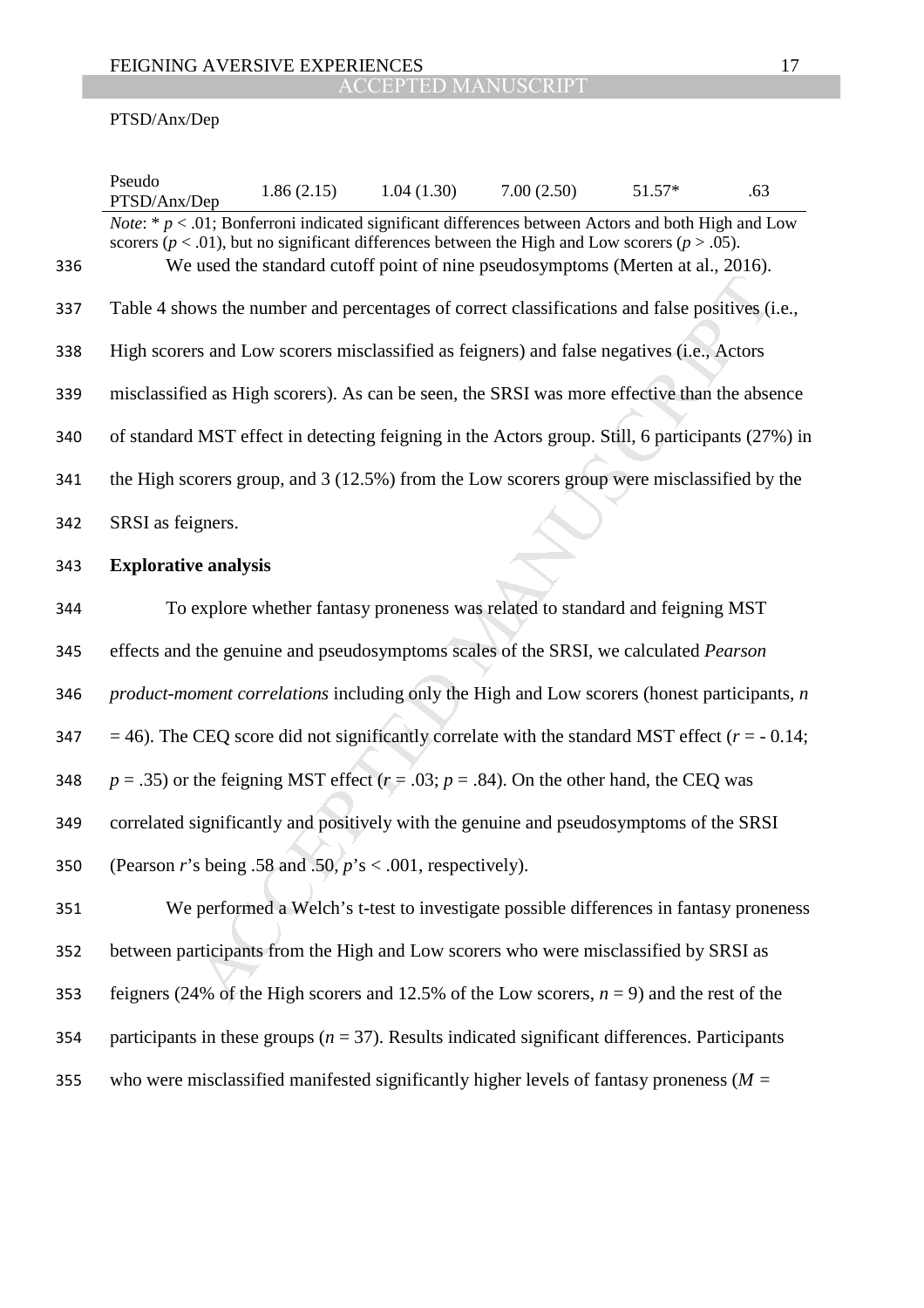*13.78, SD = 2.82; Welch's t-*test(17.29) = 4.20, *p* < .001, *r* = .45), than participants who were 357 correctly classified  $(M = 8.92, SD = 4.09)^4$ .

- 
- 

l

## **Discussion**

We compared the efficacy of the Modified Stroop Task and a symptom over-report questionnaire (SRSI) in detecting feigned high impact experiences. Our results can be summarized as follows: First, in keeping with what others have noted about its fragile nature (e.g., Kimble, Frueh, & Marks, 2009), we did not observe the standard MST effect in our study. That is, the group with High (impact) scores did not manifest longer reaction times for impact-related words than for other categories of words.

Examplement the efficacy of the Modified Stroop Task and a symptom over-reportive (SRSI) in detecting feigned high impact experiences. Our results can be d as follows: First, in keeping with what others have noted about it Second, in line with Constans et al. (2014) who found patients with over-reporting tendencies to exhibit longer response times than PTSD patients without over-reporting style, we observed that Actors exhibited "overall slowing down" on all types of words (impact-related, feigning-related, and neutral). However, Actors did not show the significantly different interference score for Impact-related words (Impact-related words RT – Neutral words RT) compared with High and Low scorers. The lack of differences between groups with regard to the impact-related MST effect contradicts the assumption of its high sensitivity to real symptomatology and its utility in the detection of malingering (Buckley et al., 2003). Third, Actors failed to exhibit also a feigning MST effect. If we consider preoccupation with a certain topic (i.e., cognitive load, see Vrij et al., 2008), as a cause of the feigning MST effect (Cannon, 2003; Mathews & MacLeod, 1985), one could argue that the absence of this effect in our study has to do with our reliance on actors. Perhaps, then, Actors were not triggered by words such as "liar" or "fake", precisely because they did not interpret their participation in our study as feigning but rather as role-playing. However, there is no

<sup>&</sup>lt;sup>4</sup> The data and analysis are available on Open Science Framework ( $\frac{https://osf.io/v3uhq/}{https://osf.io/v3uhq/}$ ).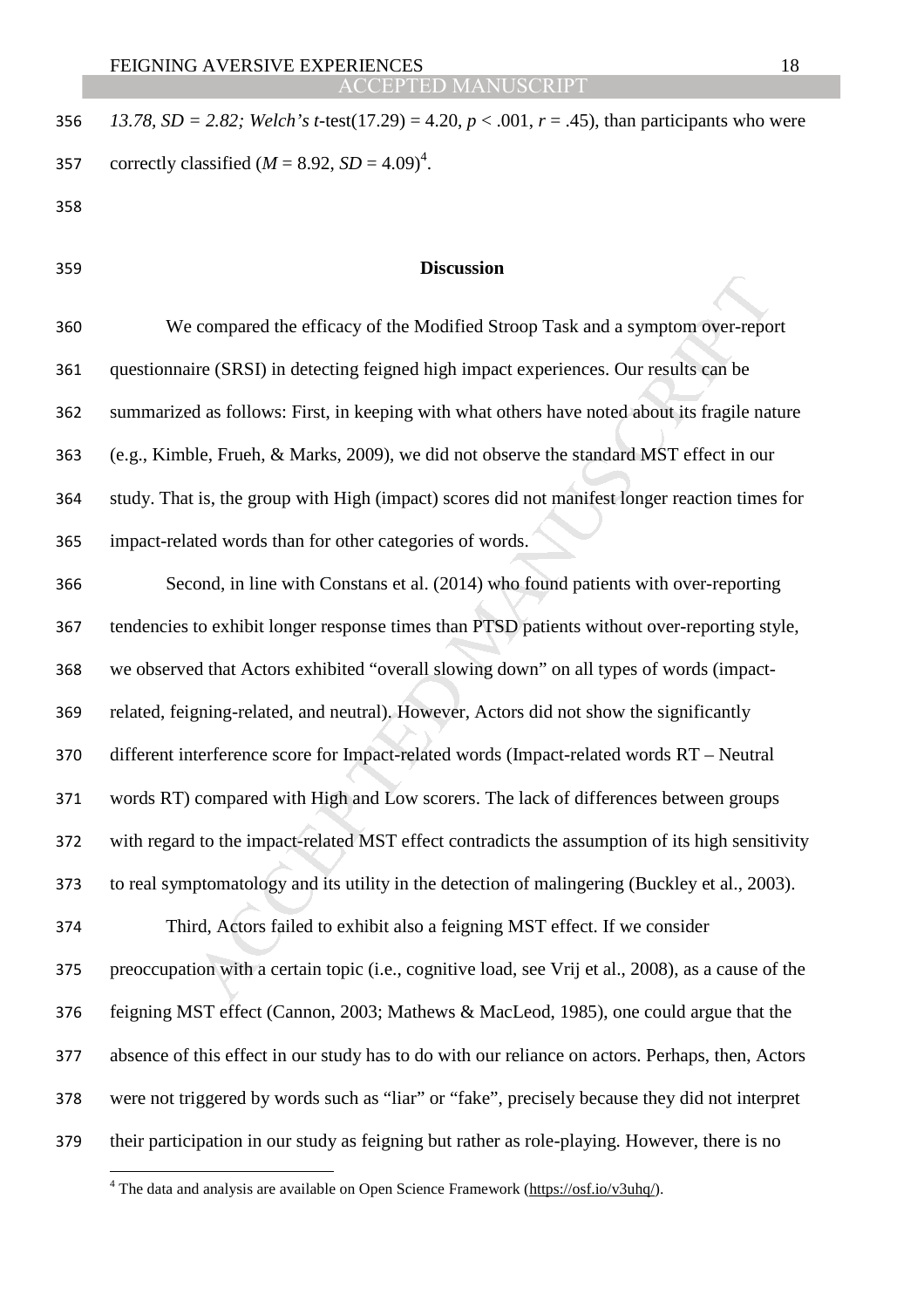reason to assume that in real life, dedicated feigners do not understand their feigning as role-playing that is justified by the circumstances.

Fourth, we followed the suggestion of Buckley et al. (2003) and employed cutoff scores for differences in reaction times between word categories to identify feigners. After applying a liberal cutoff point to the MST data, the "hits" for both High scorers and Actor were below chance level, and slightly above for the Low scorers group. Overall, these findings provide no evidence to justify the use of the MST as a diagnostic tool to detect feigning.

liberal cutoff point to the MST data, the "hits" for both High scorers and Acto<br>
chance level, and slightly above for the Low scorers group. Overall, these<br>
ovide no evidence to justify the use of the MST as a diagnostic t Fifth, Actors selected significantly more genuine and pseudosymptoms of the SRSI, compared with participants in the High and Low (impact) scorers, which did not differ from each other. These findings are well in line with previously established response patterns among over-reporters (Merten et al., 2016). Most importantly, the SRSI showed higher sensitivity to over-reporting than the MST. Scores on the SRSI detected 89% of Actors as over-reporters, which is even better detection rate than in our previous study (77%; Boskovic et al., 2018).

Sixth, more than a quarter (27%) of the High scorers and 12.5% of the Low scorers were classified by the SRSI as over-reporters. These might be false positives (meaning that participants were wrongly categorized as over-reporters), but taking into account the vulnerability of the IES to exaggeration (McGuire, 2002), one could also argue that these participants actually over-reported their current impact. The latter might be more possible considering the similar scores of High and Low scorers on SRSI genuine symptom scale and PTSD/anxiety/depression subscales. To address this issue, we had a closer look at participants' fantasy proneness (CEQ) scores, which are related to over-reporting (Merckelbach, 2004; Peace & Masliuk, 2011). CEQ scores did significantly correlated with endorsement of both genuine and pseudo SRSI symptoms. Moreover, participants in both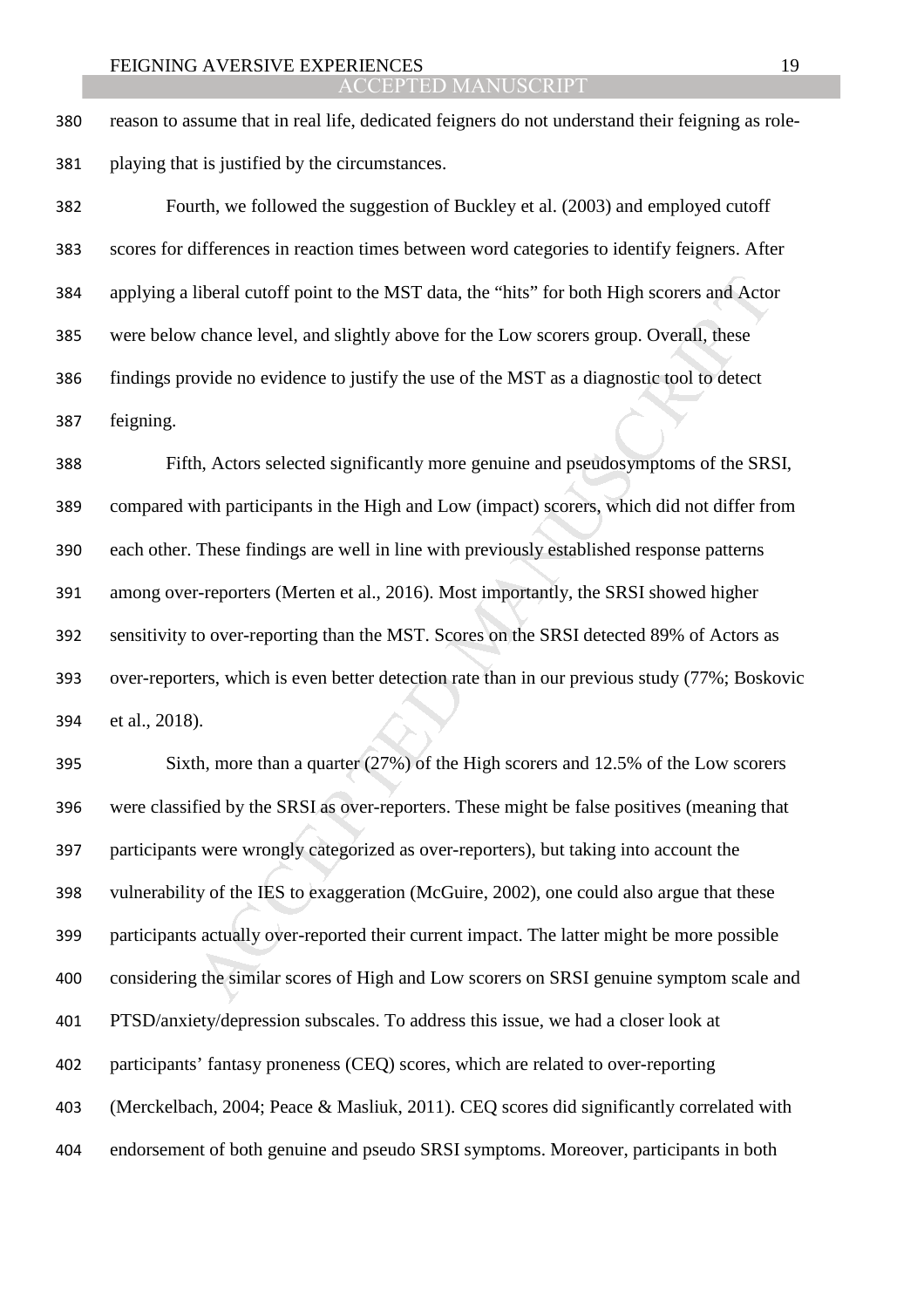ACCEPTED MANUSCRIPT

impact scores groups who were flagged by the SRSI as over-reporters did manifest significantly higher levels of fantasy proneness than correctly classified participants. Thus, it is likely that those participants in the impact scorers groups who exhibited elevated levels of fantasy proneness, engaged in over-reporting of their symptoms.

ew limitations of the current study warrant comment. Some of the limitations the suddy design, whereas others reflect the unresolved issues surrounding the due to the external ethical restrictions, we used a *subclinical* A few limitations of the current study warrant comment. Some of the limitations were pre-set by the study design, whereas others reflect the unresolved issues surrounding the MST. First, due to the external ethical restrictions, we used a *subclinical* student sample and our results may not be generalizable to people who present with full-blown PTSD symptoms, although studies have found that college sample might be adequate when investigating impacts of aversive life events (Smyth, Hockemeyer, Heron, Winderlich, & Pennebaker, 2008). Second, participants were pre-screened based on their self-report without being asked to provide any collateral information, which could have led to inaccurate group assignment of participants to groups. Third, taking into consideration the variability of the events participants reported, we could not select words for the MST that were uniquely associated with every possible aversive event (e.g., fight with a friend or a family member dying). Therefore, it is possible that some of the words that we included (taken from Buckley et al., 2003 and Moradi et al., 1999) did not trigger all participants' current impact. Fourth, our pre-screening results indicated that actors might present a specific population when it comes to aversive life experiences. While around 31% of participants reported either a traumatic experience and/or high-intensity PTSD symptoms, this prevalence reached 45% among actors. Taking into consideration that actors show higher levels of engagement in fantasy than non-actors (Merckelbach et al., 2001), it is possible that they tend to distort their complaints by exaggerating the aversiveness of an event. Another possibility is that this population is 428 especially vulnerable to high impact experiences and psychological distress (e.g., Elal  $\&$ Slade, 2005; Thomson, Keehn, & Gumpel, 2009).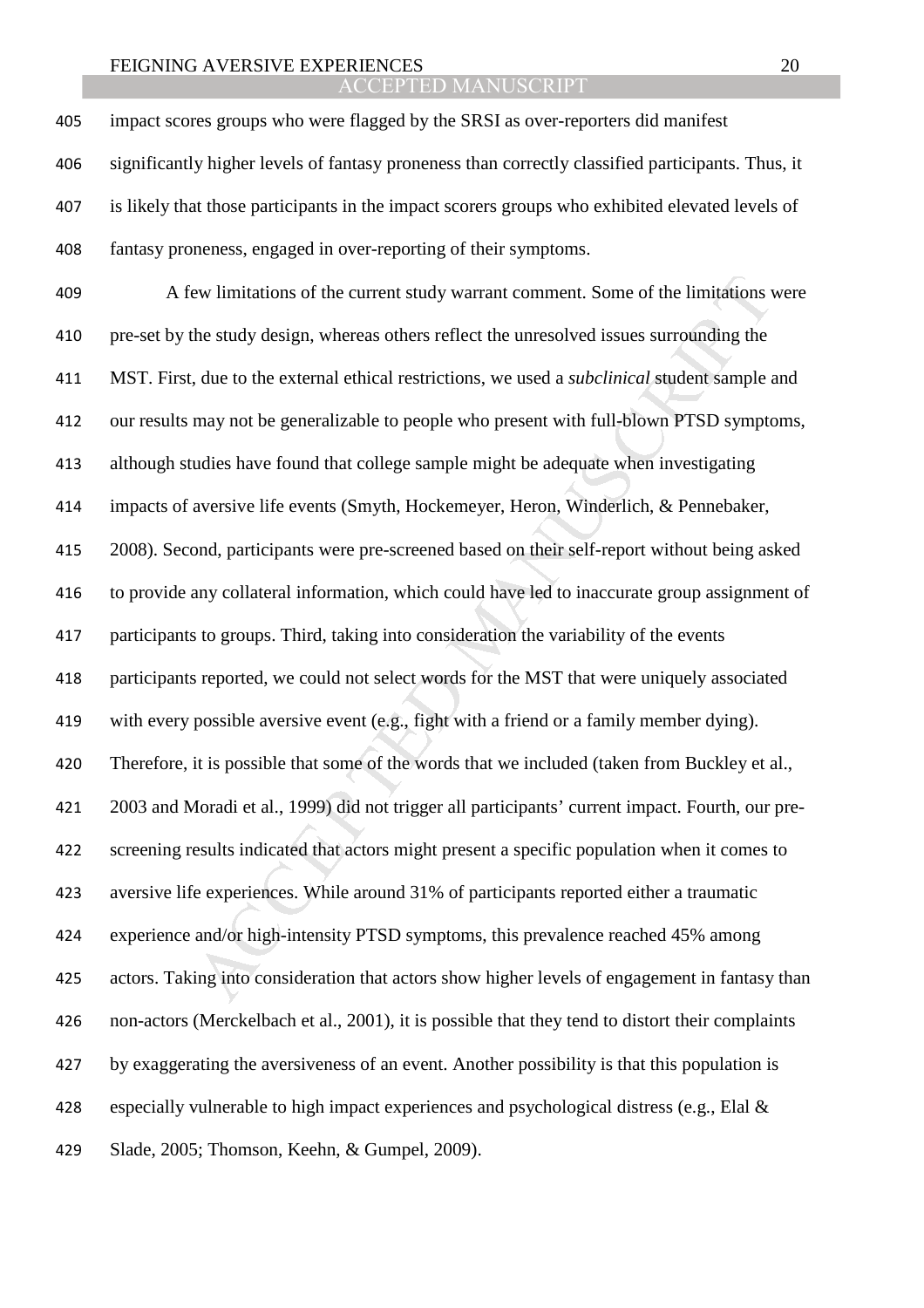| 430 | In sum then, neither the absence of a standard MST effect, nor a general longer                  |
|-----|--------------------------------------------------------------------------------------------------|
| 431 | response latency during the MST reliably distinguished between people who had experienced        |
| 432 | a relatively high impact event from those who fabricated such impact. Despite the limitations    |
| 433 | of our study (e.g., sub-clinical sample, broad range of stimulus words), our results, along with |
| 434 | those reported earlier (Boskovic et al., 2018), indicate that the MST does not allow accurate    |
| 435 | detection of feigned symptoms, making it unsuitable as a diagnostic tool. Arguably, this is      |
| 436 | related to the MST lacking a clear and articulated protocol for its design, use, and             |
| 437 | interpretation. On a positive note, although not perfect, the SRSI might be a promising          |
| 438 | alternative for differentiating between honest and feigned symptom presentation.                 |
| 439 |                                                                                                  |

MANUSCRIPT ACCEPTED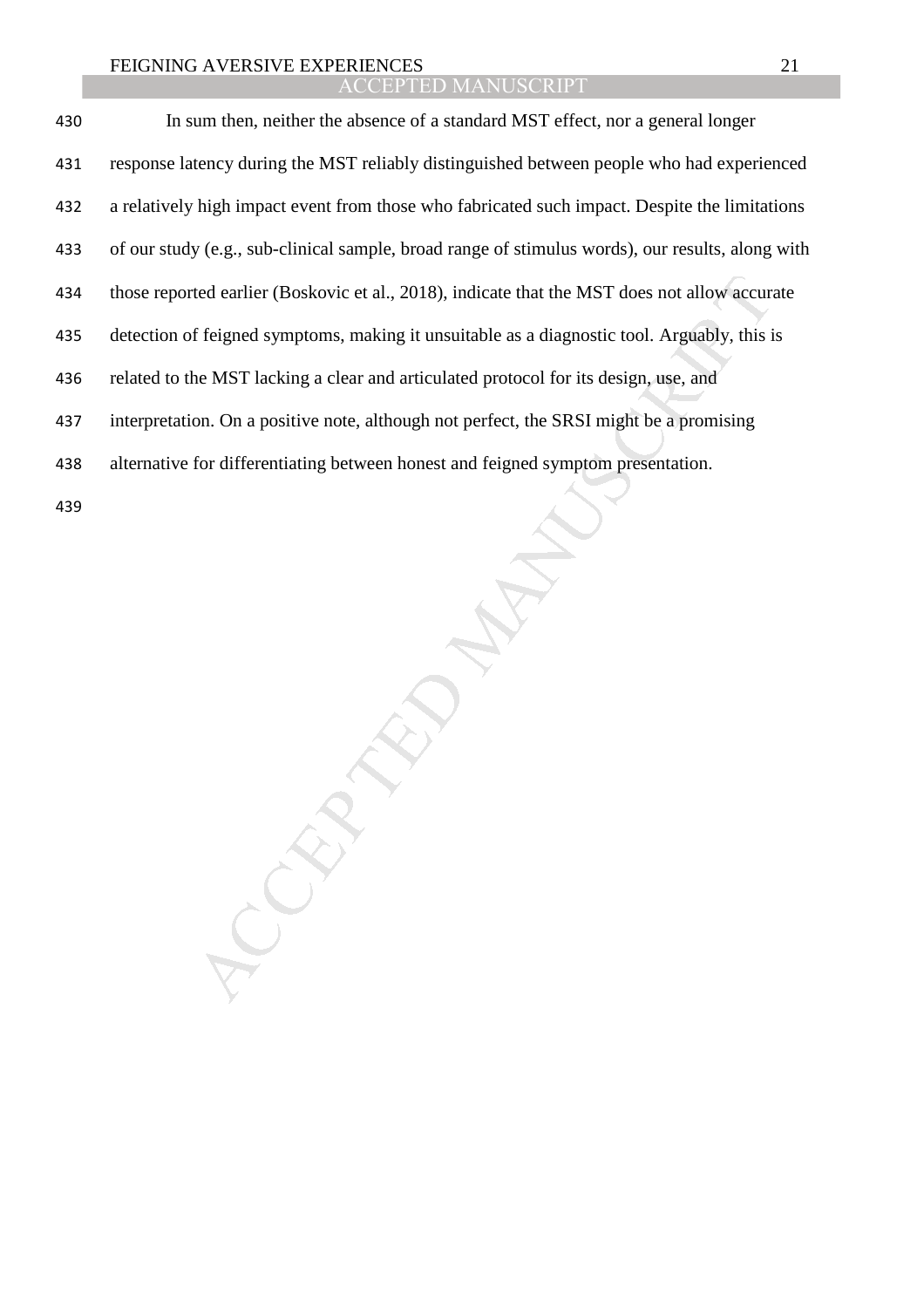### **References**

- Algom, D., Chajut, E., & Lev, S. (2004). A rational look at the emotional stroop phenomenon: a generic slowdown, not a stroop effect. *Journal of experimental psychology: General*, *133*(3), 323.
- Beck, J. G., Freeman, J. B., Shipherd, J. C., Hamblen, J. L., & Lackner, J. M. (2001).
- Specificity of Stroop interference in patients with pain and PTSD. *Journal of Abnormal Psychology*, *110*, 536-543.
- Becker, E. S., Rinck, M., Margraf, J., & Roth, W. T. (2001). The emotional Stroop effect in

anxiety disorders: General emotionality or disorder specificity? *Journal of Anxiety Disorders*, *15*, 147-159.

- Boskovic, I., Biermans, A., Merten, T., Jelicic, M., Hope, L., & Merckelbach, H. (2018). The Modified Stroop Task Is Susceptible To Feigning: Stroop Performance and Symptom
- Over-endorsement in Feigned Test Anxiety*. Frontiers in Psychology*, *9*, 1195. doi:
- 10.3389/fpsyg.2018.01195.
- , Freeman, J. B., Shipherd, J. C., Hamblen, J. L., & Lackner, J. M. (2001).<br>ificity of Stroop interference in patients with pain and PTSD. Journal of Abnor<br>tology, 110, 536-543.<br>S., Rinck, M., Margraf, J., & Roth, W. T. (2 Buckley, T. C., Blanchard, E. B., & Hickling, E. J. (2002). Automatic and strategic processing of threat stimuli: A comparison between PTSD, panic disorder, and nonanxiety controls. *Cognitive Therapy and Research*, *26*, 97-115.
- Buckley, T. C., Blanchard, E. B., & Neill, W. T. (2000). Information processing and PTSD: A review of the empirical literature. *Clinical Psychology Review*, *20*, 1041-1065.
- Buckley, T. C., Galovski, T., Blanchard, E. B., & Hickling, E. J. (2003). Is the emotional
- Stroop paradigm sensitive to malingering? A between‐groups study with professional
- actors and actual trauma survivors. *Journal of Traumatic Stress*, *16*, 59-66.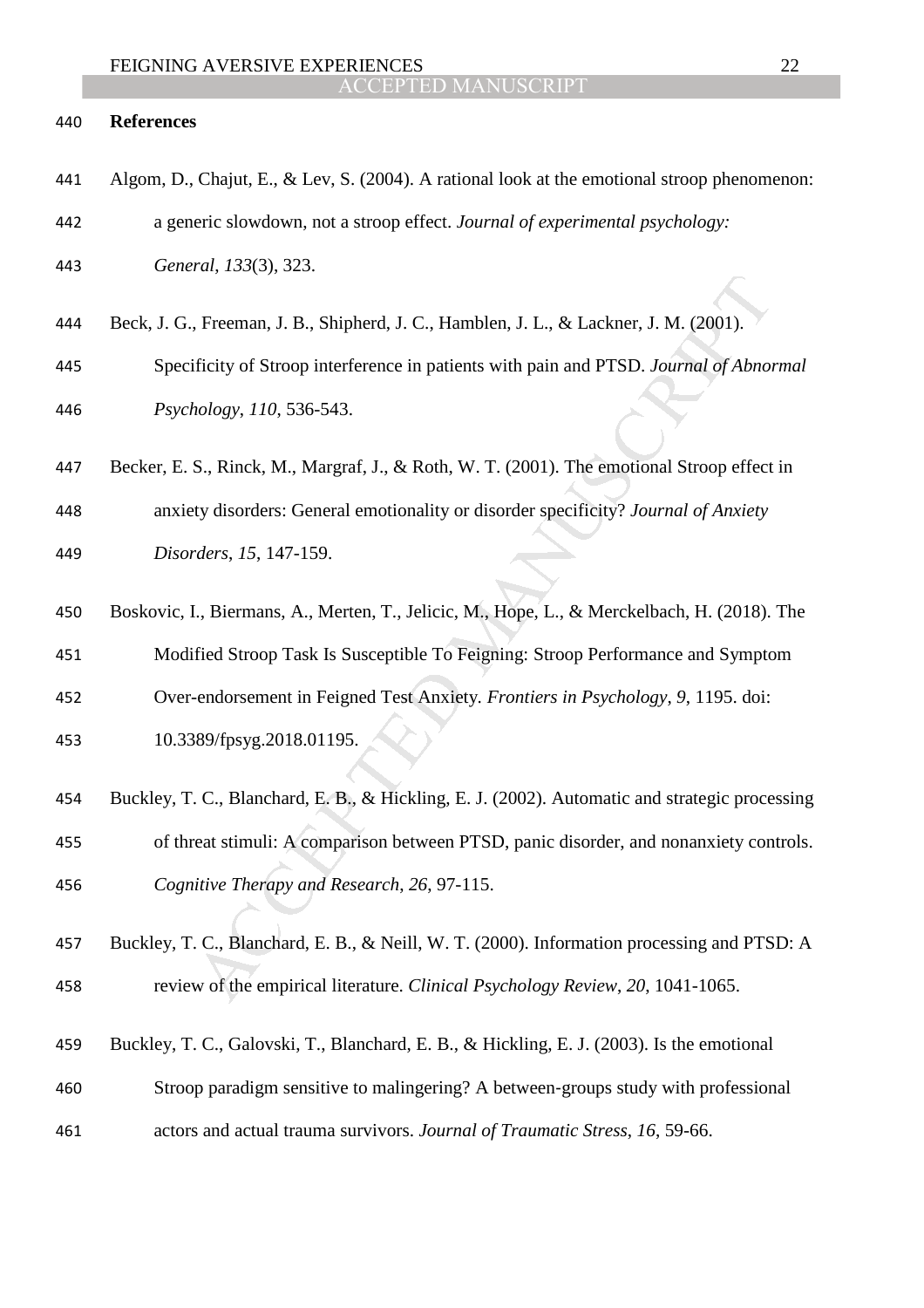- Cannon, B. J. (2003). An Emotional Stroop Effect to Malingering Related Words. *Perceptual and Motor Skills*, *96*, 827-834.
- Constans, J. I., Kimbrell, T. A., Nanney, J. T., Marx, B. P., Jegley, S., & Pyne, J. M. (2014).

Over-reporting bias and the modified Stroop effect in Operation Enduring and Iraqi

- Freedom veterans with and without PTSD. *Journal of Abnormal Psychology*, *123*, 81- 90.
- Creamer, M., Bell, R., & Failla, S. (2003). Psychometric properties of the impact of event scale—revised. *Behaviour Research and Therapy*, *41*, 1489-1496.
- Elal, G., & Slade, P. (2005).Traumatic exposure severity scale (TESS): A measure of

exposure to major disasters. *Journal of Traumatic Stress*, *18*, 213–220.

- dom veterans with and without PTSD. Journal of Abnormal Psychology, 123, 1<br>
1., Bell, R., & Failla, S. (2003). Psychometric properties of the impact of even<br>
—revised. Behaviour Research and Therapy, 41, 1489-1496.<br>
Slade, Elsesser, K., Sartory, G., & Tackenberg, A. (2004). Attention, heart rate, and startle response during exposure to trauma-relevant pictures: a comparison of recent trauma victims and patients with posttraumatic stress disorder. *Journal of Abnormal Psychology*, *113*, 289- 301.
- Henderson, A. S., Byrne, D. G. and Duncan-Jones, P. (1981). *Neurosis and the social*
- *environment.* New York: Academic Press.
- Kaspi, S. P., McNally, R. J., & Amir, N. (1995). Cognitive processing of emotional
- information in posttraumatic stress disorder. *Cognitive Therapy and Research*, *19*, 433- 444.
- Kimble, M. O., Frueh, B. C., & Marks, L. (2009). Does the modified Stroop effect exist in PTSD? Evidence from dissertation abstracts and the peer reviewed literature. *Journal of Anxiety Disorders*, *23*, 650-655.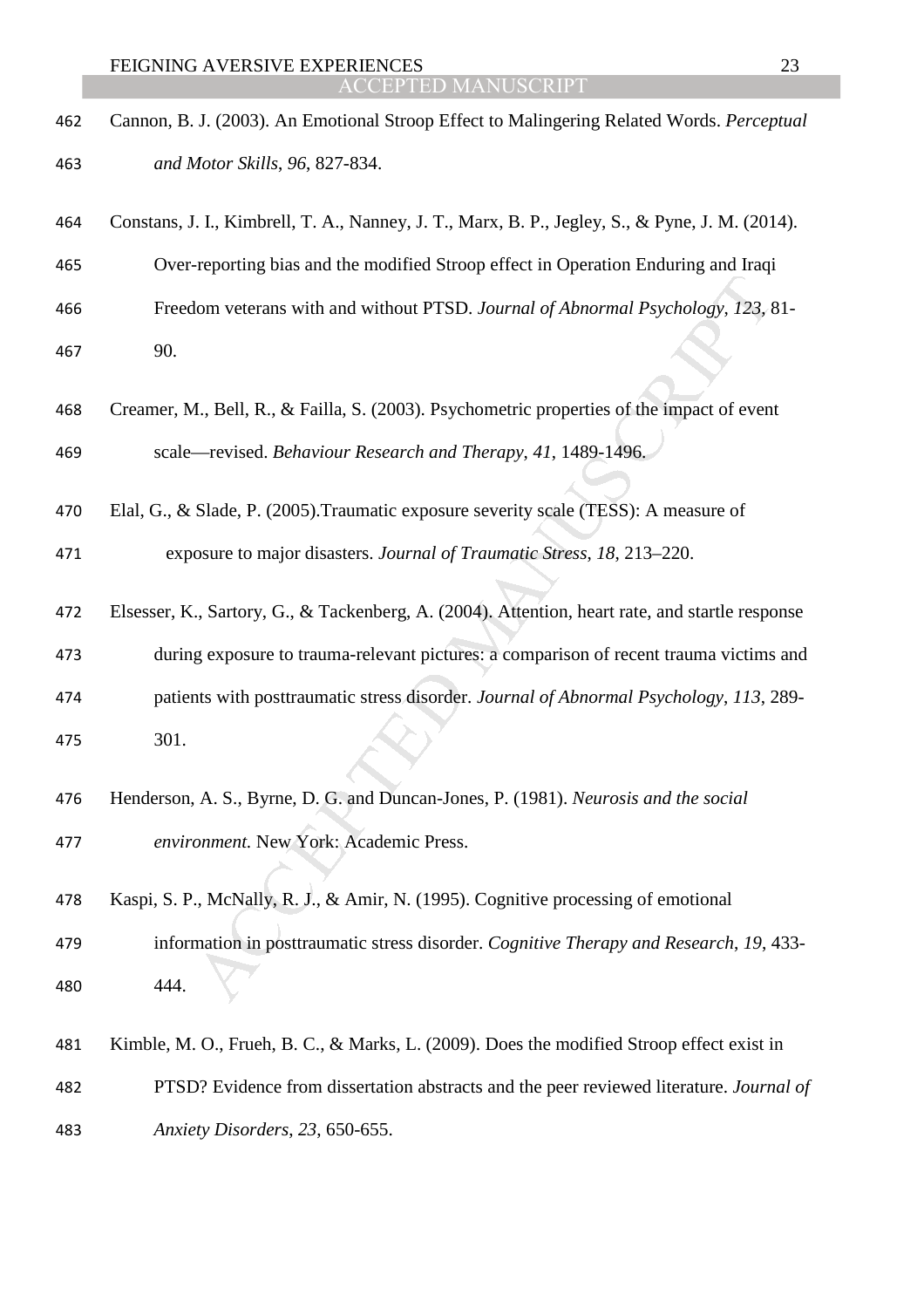- Kohn, P. M., Lafreniere, K., & Gurevich, M. (1990). The inventory of college students' recent
- life experiences: A decontaminated hassles scale for a special population. *Journal of Behavioral Medicine*, *13*, 619-630.
- MacLeod, C. M. (1991). Half a century of research on the Stroop effect: an integrative
- review. *Psychological bulletin*, *109*, 163-203.
- MacLeod, C., Mathews, A., & Tata, P. (1986). Attentional bias in emotional disorders. *Journal of Abnormal Psychology*, *95*, 15-20.
- Mathews, A., & MacLeod, C. (1985). Selective processing of threat cues in anxiety states. *Behaviour Research and Therapy*, *23,* 563-569.
- Maybery, D. J. (2013) . *Negative Event (hassle) Scale for Middle Aged Adults (frequency and*
- W. Psychological bulletin, 109, 163-203.<br>
C., Mathews, A., & Tata, P. (1986). Attentional bias in emotional disorders.<br>
and of Abnormal Psychology, 95, 15-20.<br>
A., & MacLeod, C. (1985). Selective processing of threat cues *severity)*. Measurement Instrument Database for the Social Science. Retrieved from www.midss.ie
- 496 McGuire, B. E. (2002). Malingered post-traumatic stress symptoms on the Impact of Event Scale. *Legal and Criminological Psychology*, *7*, 165-171.
- McNally, R. J., English, G. E., & Lipke, H. J. (1993). Assessment of intrusive cognition in PTSD: Use of the modified Stroop paradigm. *Journal of Traumatic Stress*, *6*, 33-41.
- Merckelbach, H. (2004). Telling a good story: fantasy proneness and the quality of fabricated memories. *Personality and Individual Differences*, *37*, 1371-1382.
- Merckelbach, H., Horselenberg, R., & Muris, P. (2001). The Creative Experiences
- Questionnaire (CEQ): A brief self-report measure of fantasy proneness. *Personality and Individual differences*, *31*, 987-995.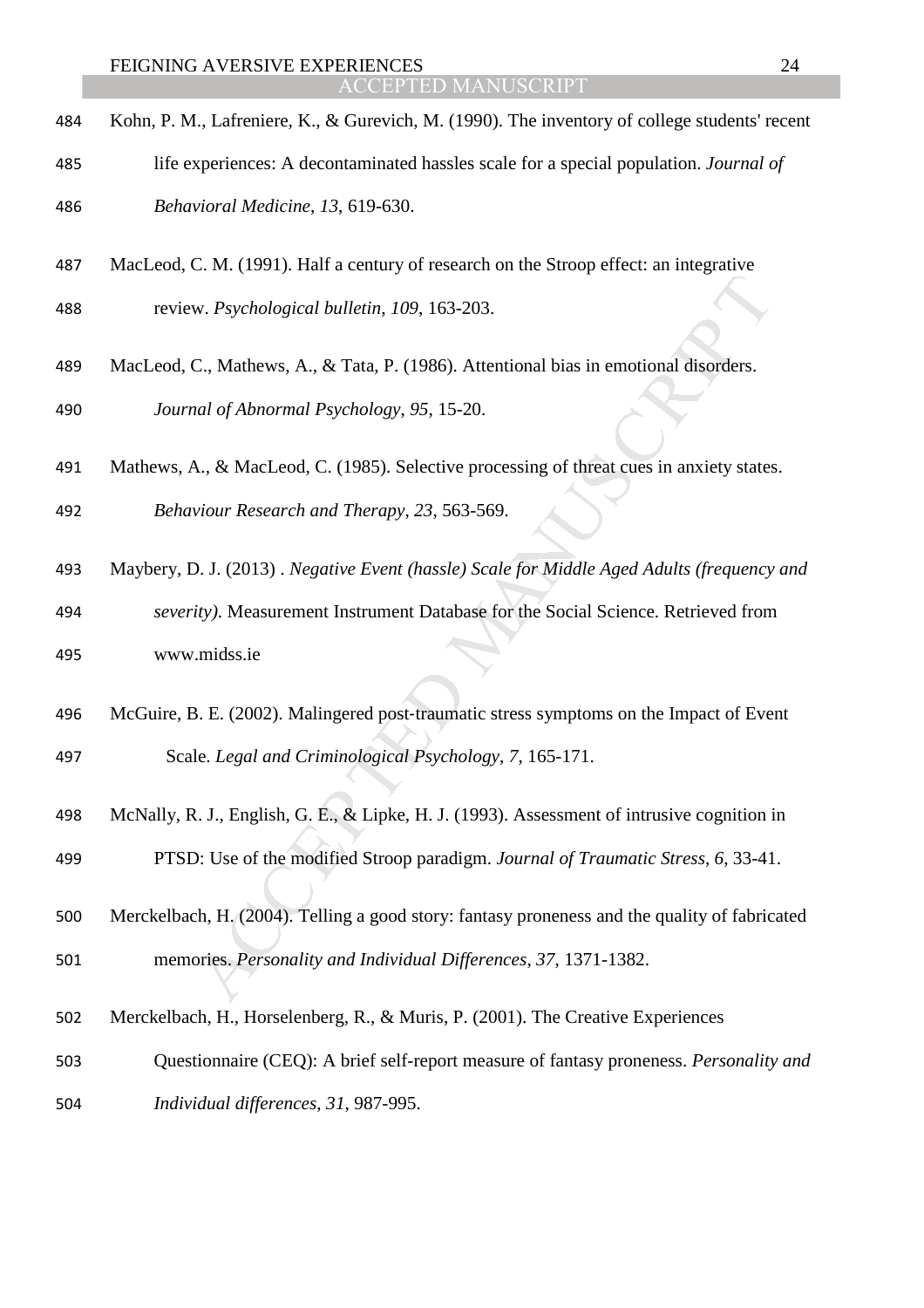- Merten, T., Merckelbach, H., Giger, P., & Stevens, A. (2016). The Self-Report Symptom Inventory (SRSI): A new instrument for the assessment of distorted symptom endorsement. *Psychological Injury and Law*, *9*, 102-111.
- Moradi, A., Taghavi, M., Doost, N. H., Yule, W., Dalgleish, T. (1999). Performance of
- children and adolescents with PTSD on the Stroop colour-naming task. *Psychological Medicine*, *29*, 415-419.
- Peace, K. A., & Masliuk, K. A. (2011). Do motivations for malingering matter? Symptoms of

malingered PTSD as a function of motivation and trauma type. *Psychological Injury* 

- *and Law*, *4*, 44-55.
- Shipherd, J. C., & Salters-Pedneault, K. (2008). Attention, memory, intrusive thoughts, and
- ren and adolescents with PTSD on the Stroop colour-naming task. *Psychologicine, 29*, 415-419.<br>
A., & Masliuk, K. A. (2011). Do motivations for malingering matter? Sympton agered PTSD as a function of motivation and trauma acceptance in PTSD: an update on the empirical literature for clinicians. *Cognitive and Behavioral Practice*, *15*, 349-363.
- Smyth, J. M., Hockemeyer, J. R., Heron, K. E., Wonderlich, S. A., & Pennebaker, J. W.
- (2008). Prevalence, type, disclosure, and severity of adverse life events in college students. *Journal of American College Health*, *57*, 69-76.
- Stroop, J. R. (1935). Studies of interference in serial verbal reactions. *Journal of Experimental Psychology*, *18*, 643-662
- Thomas, T. A., & Fremouw, W. J. (2009). The Stroop interference effect and spontaneous
- recall in true and malingered motor-vehicle accident-related PTSD. *The Journal of*
- *Forensic Psychiatry & Psychology*, *20*, 936-949.
- Thomson, P., Keehn, E. B., & Gumpel, T. P. (2009). Generators and interpretors in a
- performing arts population: Dissociation, trauma, fantasy proneness, and affective
- states. *Creativity Research Journal*, *21*, 72-91.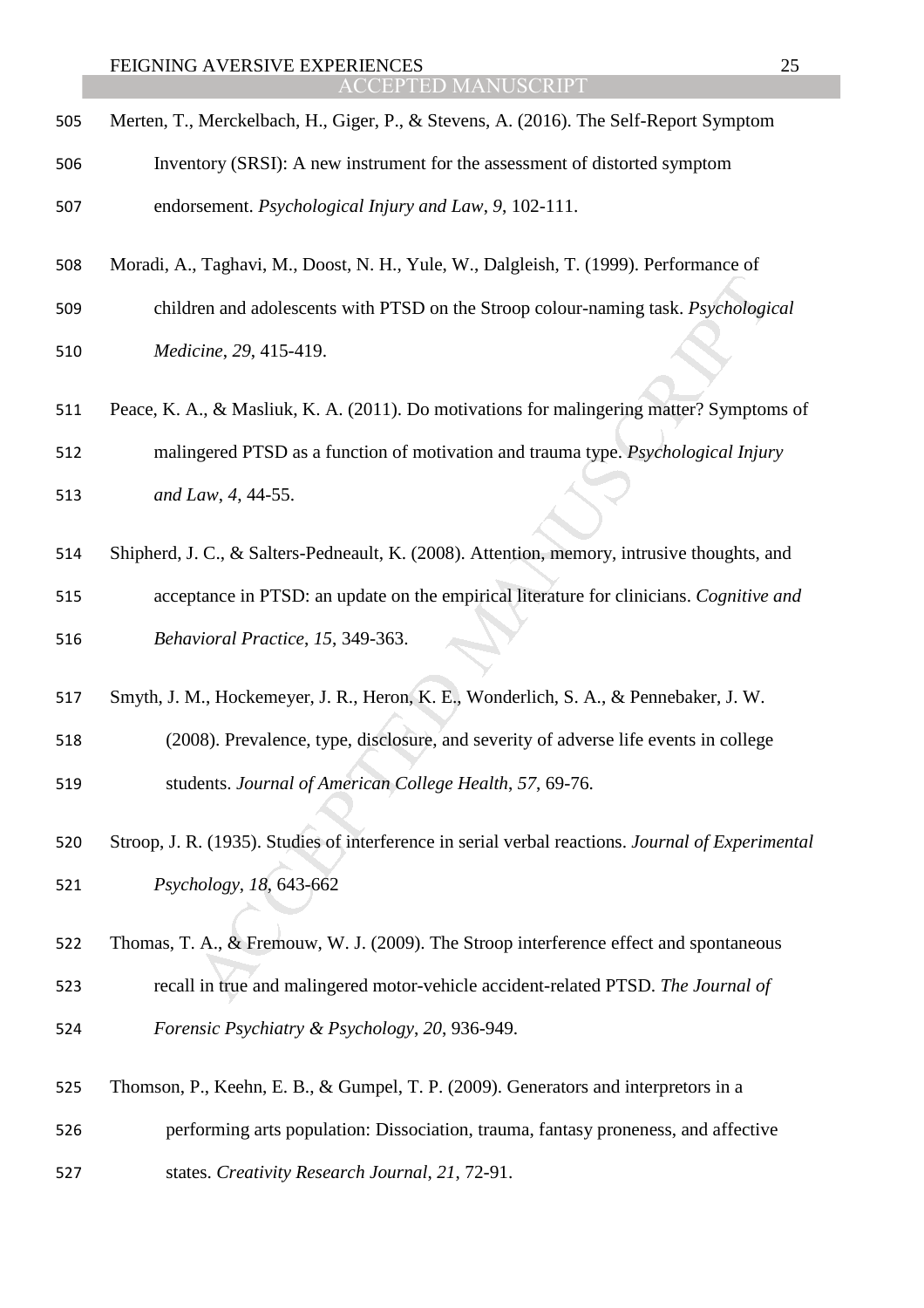| 528 | Vrij, A., Mann, S. A., Fisher, R. P., Leal, S., Milne, R., & Bull, R. (2008). Increasing |
|-----|------------------------------------------------------------------------------------------|
| 529 | cognitive load to facilitate lie detection: The benefit of recalling an event in reverse |
| 530 | order. Law and Human Behavior, 32, 253-265.                                              |

- Weathers, F.W., Litz, B.T., Keane, T.M., Palmieri, P.A., Marx, B.P., & Schnurr, P.P. (2013).
- *The PTSD Checklist for* DSM-5 *(PCL-5)*. Scale available from the National Center for PTSD at www.ptsd.va.gov.
- Weiss, D. S**.** (2004). The Impact of Event Scale-Revised. In J. P. Wilson, & T. M. Keane
- 535 (Eds.), *Assessing psychological trauma and PTSD: A practitioner's handbook* (2<sup>nd</sup> ed.,
- pp. 168-189). New York: Guilford Press.
- PTSD Checklist for DSM-5 (PCL-5). Scale available from the National Center<br>
20 at <u>www.ptsd.va.gov</u>.<br>
3. (2004). The Impact of Event Scale-Revised. In J. P. Wilson, & T. M. Keane<br>
5.), Assessing psychological trauma and P Williams, J. M. G., Mathews, A., & MacLeod, C. (1996). The emotional Stroop task and psychopathology. *Psychological Bulletin*, *120*, 3.
- Wilson, S. C., & Barber, T. X. (1983). Fantasy-prone personality: implications for
- understanding imagery, hypnosis, and parapsychological phenomena. In A. A. Sheikh
- (Ed.), Imagery: current theory, research, and application (pp. 340-387). New York:
- Wiley.
-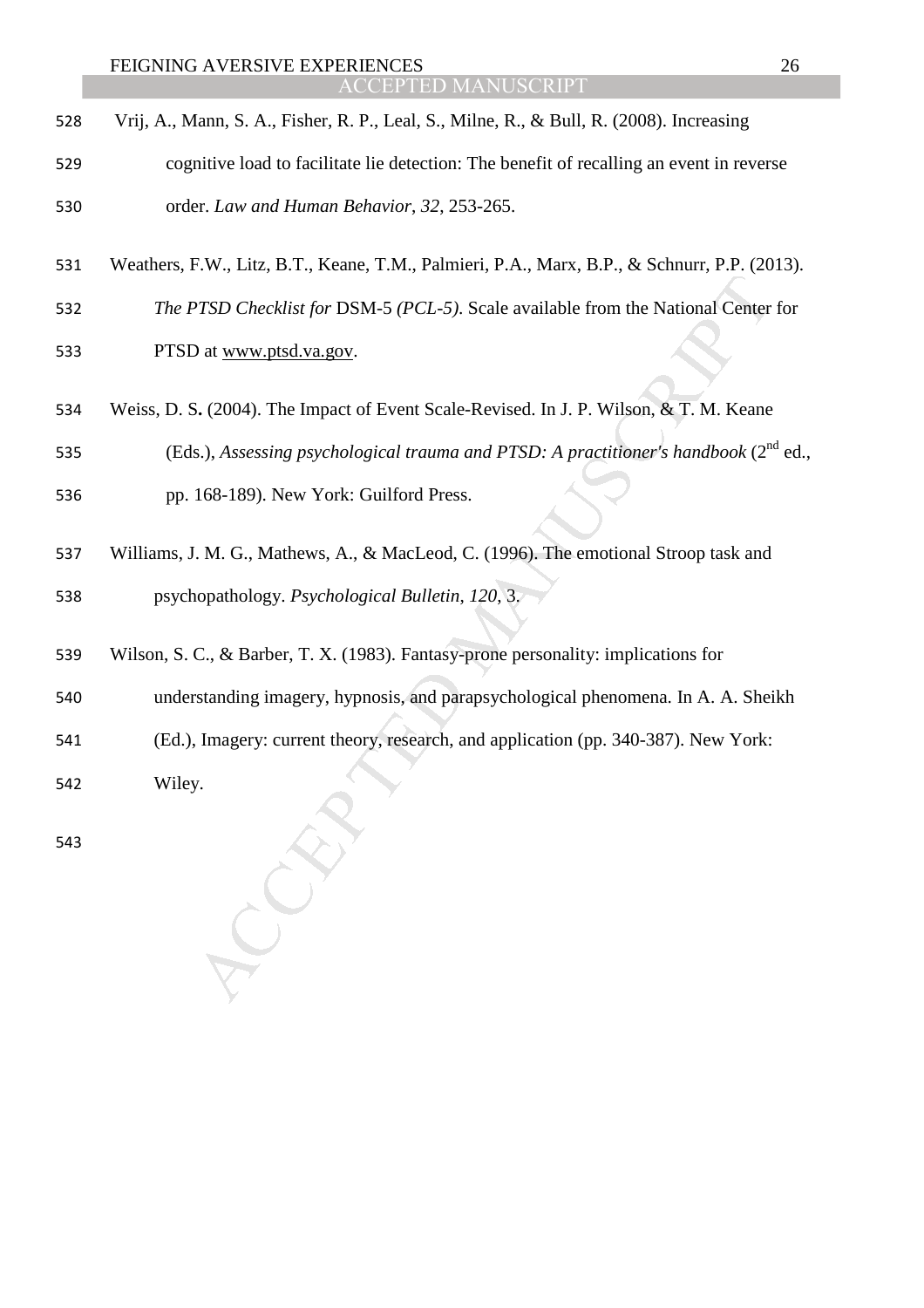## **Detecting feigned high impact experiences: A symptom over-report questionnaire outperforms the emotional Stroop task**

## **Highlights:**

- **-** The Modified Stroop Effect could not indicate feigned/genuine responses
- **-** Feigners endorse more symptoms on the SRSI than truth tellers
- **-** The SRSI outperforms the MSE in detecting feigned aversive experiences

Modified Stroop Effect could not indicate feigned/genuine responses<br>gners endorse more symptoms on the SRSI than truth tellers<br>SRSI outperforms the MSE in detecting feigned aversive experiences<br> $\overbrace{\hspace{15cm}}$ SRSI outperform